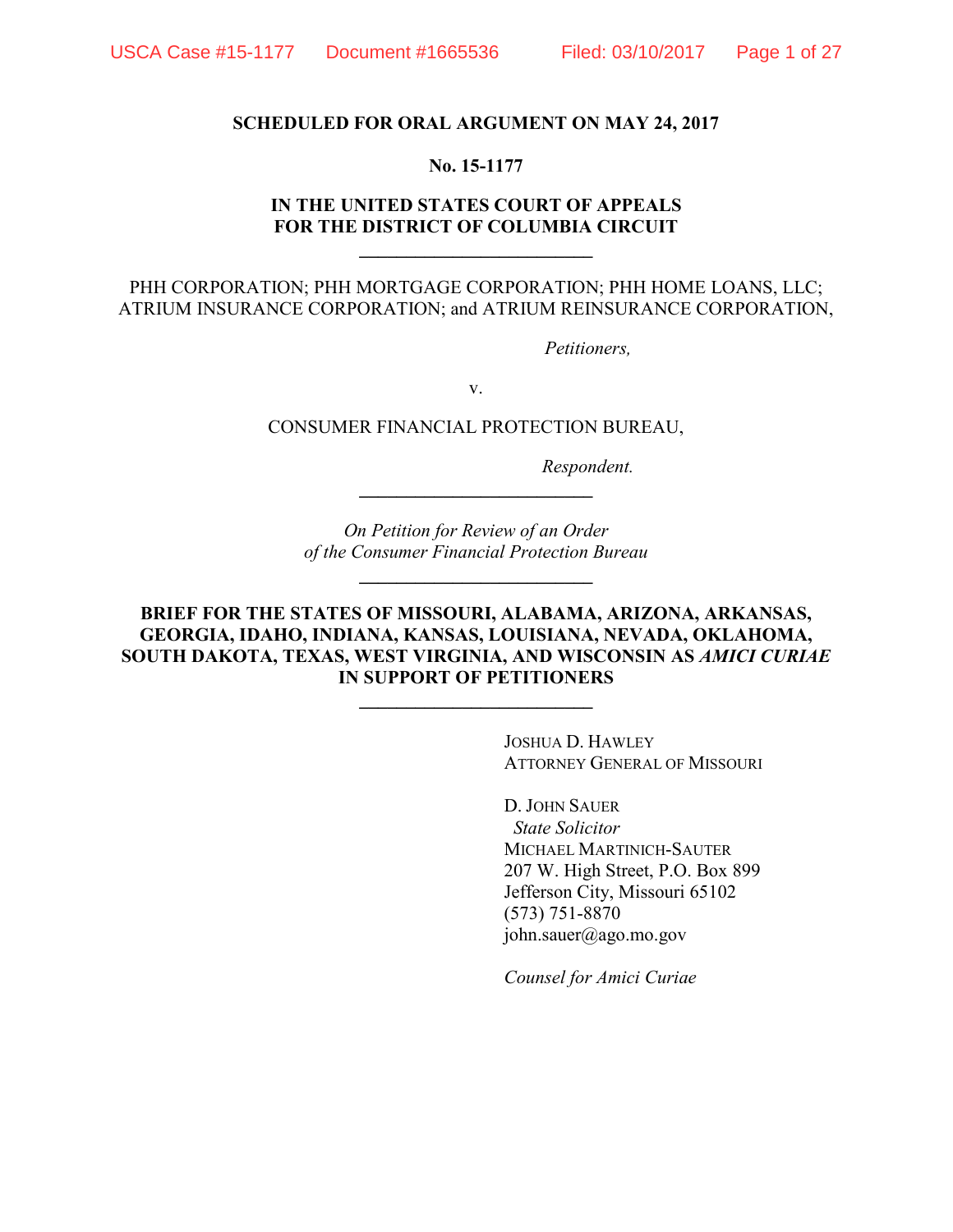# **CERTIFICATE AS TO PARTIES, RULINGS, AND RELATED CASES**

**(A) Parties and** *Amici***.** The parties that appeared before the Consumer Financial Protection Bureau ("CFPB") were PHH Corporation; PHH Mortgage Corporation; PHH Home Loans, LLC; Atrium Insurance Corporation; and Atrium Reinsurance Corporation. Those entities are Petitioners before this Court. The CFPB is a Respondent before this Court.

The States of Missouri, Alabama, Arizona, Arkansas, Georgia, Idaho, Indiana, Kansas, Louisiana, Nevada, Oklahoma, South Dakota, Texas, West Virginia, and Wisconsin appear before this Court as *amici curiae* in support of Petitioners.

**(B) Rulings Under Review.** References to the rulings at issue appear in the Brief for Petitioners.

**(C) Related Cases.** This case was previously before a panel of this Court. Counsel for *amici curiae* are not aware of any other related cases pending in any other court.

i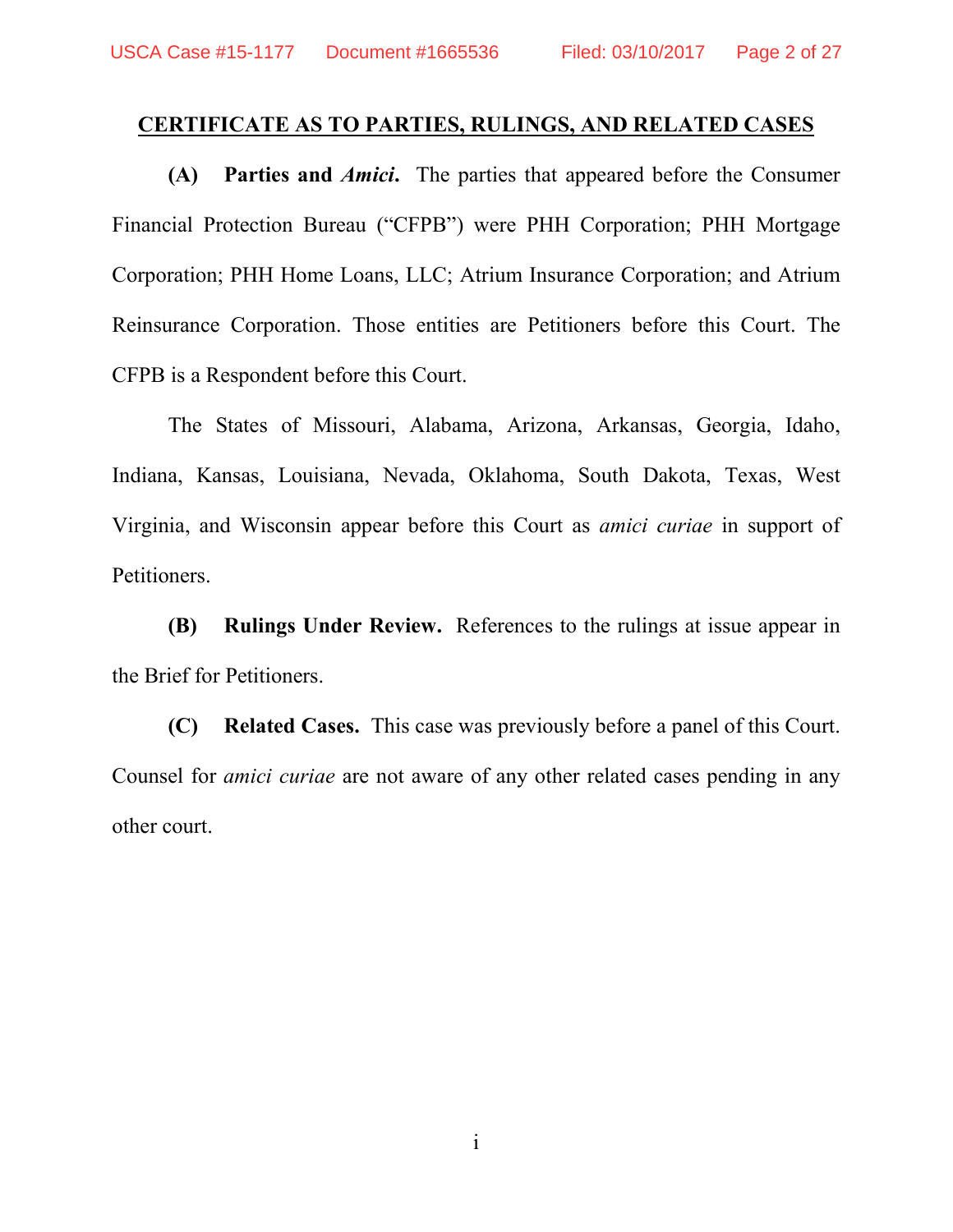# **TABLE OF CONTENTS**

|             | CERTIFICATE AS TO PARTIES, RULINGS, AND RELATED CASES                     |
|-------------|---------------------------------------------------------------------------|
|             |                                                                           |
|             |                                                                           |
|             |                                                                           |
|             |                                                                           |
|             |                                                                           |
| $I_{\cdot}$ | The Separation of Powers Plays a Critical Role in Preserving the          |
|             | Division of Authority Within the Federal System, and the CFPB's           |
|             | Governance Structure Violates the Separation of Powers in Ways That       |
|             |                                                                           |
| II.         | The CFPB's Novel Governance Structure Permits the Federal Agency to       |
|             | Preempt or Displace State Policy Judgments Without Considering the        |
|             |                                                                           |
| III.        | The CFPB's Governance Structure Threatens Federalism Interests            |
|             | Because It Purports to Insulate the CFPB from the Political Safeguards of |
|             |                                                                           |
|             |                                                                           |
|             |                                                                           |
|             |                                                                           |
|             |                                                                           |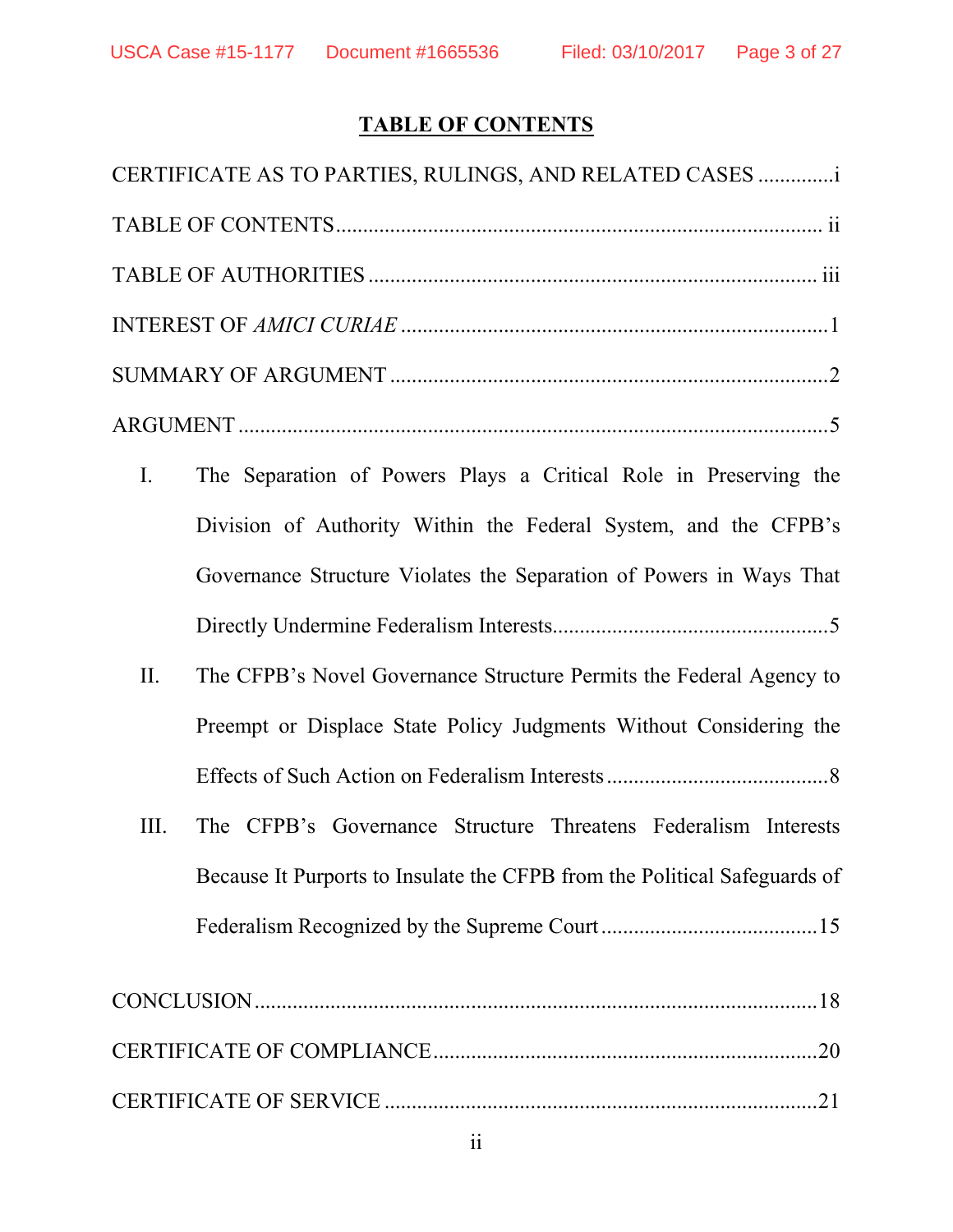# **TABLE OF AUTHORITIES**

# **Cases**

| * Garcia v. San Antonio Metro. Transit Auth., 469 U.S. 528 (1985)7, 15, 16                                                                                 |  |
|------------------------------------------------------------------------------------------------------------------------------------------------------------|--|
|                                                                                                                                                            |  |
|                                                                                                                                                            |  |
| In the Matter of City of Wilson, N.C. Petition for Preemption of North Carolina<br>General Statutes §§ 160A-340 et seq., 30 FCC Rcd. 2408, 2015 WL 1120113 |  |
|                                                                                                                                                            |  |
|                                                                                                                                                            |  |
|                                                                                                                                                            |  |
|                                                                                                                                                            |  |
|                                                                                                                                                            |  |
|                                                                                                                                                            |  |
|                                                                                                                                                            |  |
| Youngstown Sheet & Tube Co. v. Sawyer, 343 U.S. 579 (1952)10                                                                                               |  |

\* Authorities upon which we chiefly rely are marked with asterisks.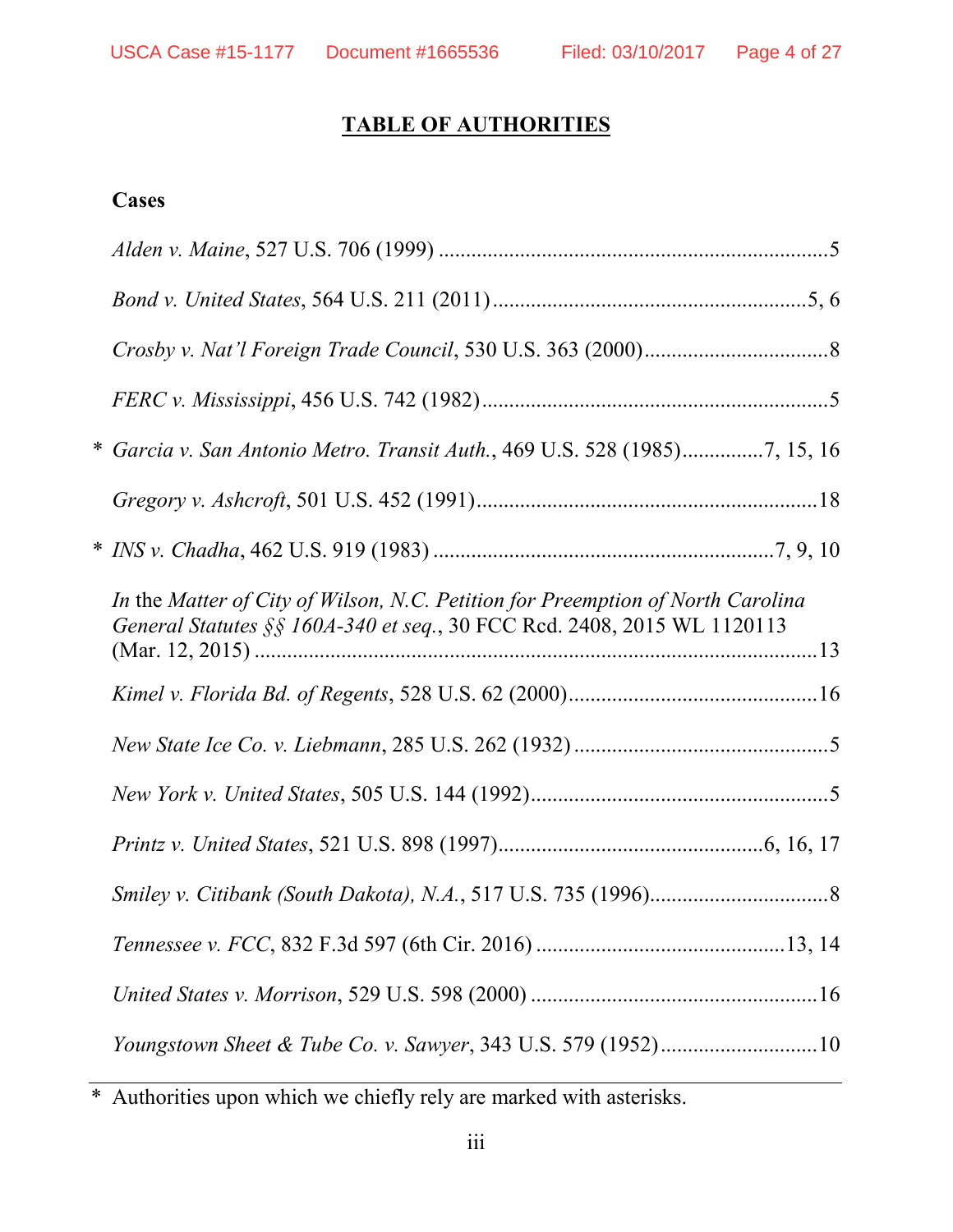# **Statutes**

|--|--|--|--|

# **Constitutional Provisions**

# **Other Authorities Cited**

| Bradford R. Clark, Separation of Powers as a Safeguard of Federalism,                                                                                                                                                                    |
|------------------------------------------------------------------------------------------------------------------------------------------------------------------------------------------------------------------------------------------|
| Bureau of Consumer Financial Protection, Electronic Fund Transfers;<br>Determination of Effect on State Laws (Maine and Tennessee), Docket No.                                                                                           |
| Bureau of Consumer Financial Protection, Proposed Rulemaking, <i>Payday</i> ,<br>Vehicle Title, and Certain High-Cost Installment Loans, 81 Fed. Reg. 47864                                                                              |
| Herbert Wechsler, The Political Safeguards of Federalism: The Role of the<br>States in the Composition of the National Government,                                                                                                       |
| Implementation of Section 621(a)(1) of the Cable Communications Policy Act of<br>1984 as amended by the Cable Television Consumer Protection and Competition<br>Act of 1992, Second Report and Order, 2007 WL 3196255 (Oct. 31, 2007) 12 |
| Joshua D. Wright, The Antitrust/Consumer Protection Paradox: Two Policies at                                                                                                                                                             |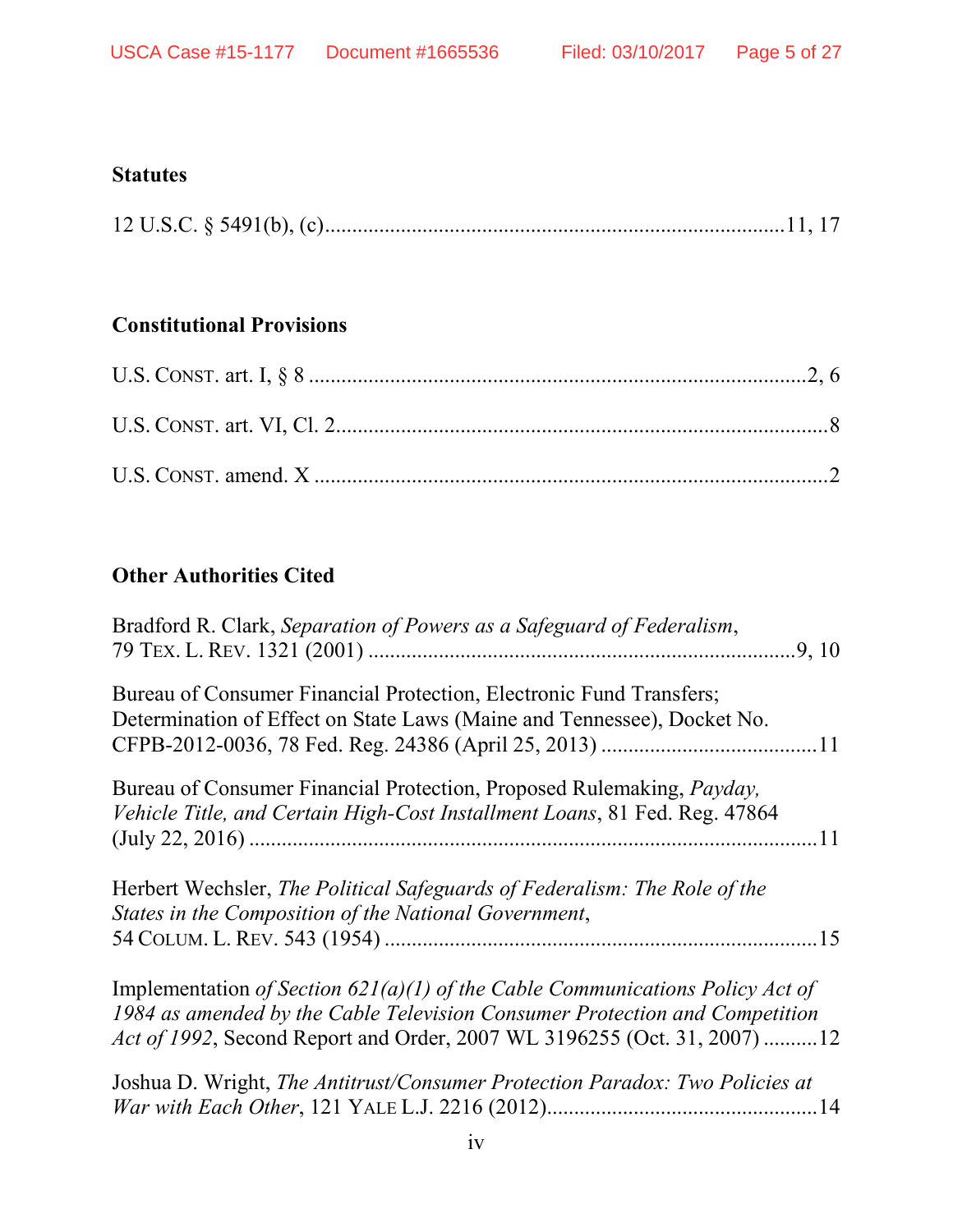| Laurence H. Tribe, <i>Intergovernmental Immunities in Litigation</i> , <i>Taxation</i> , <i>and</i><br>Regulation: Separation of Powers Issues in Controversies About Federalism, |  |
|-----------------------------------------------------------------------------------------------------------------------------------------------------------------------------------|--|
| Rachel E. Barkow, <i>Insulating Agencies: Avoiding Capture Through Institutional</i>                                                                                              |  |
| Speech of Federal Reserve Chair Janet L. Yellen at the Citizens Budget                                                                                                            |  |
| Stephen M. Bainbridge, Why a Board? Group Decision making in Corporate                                                                                                            |  |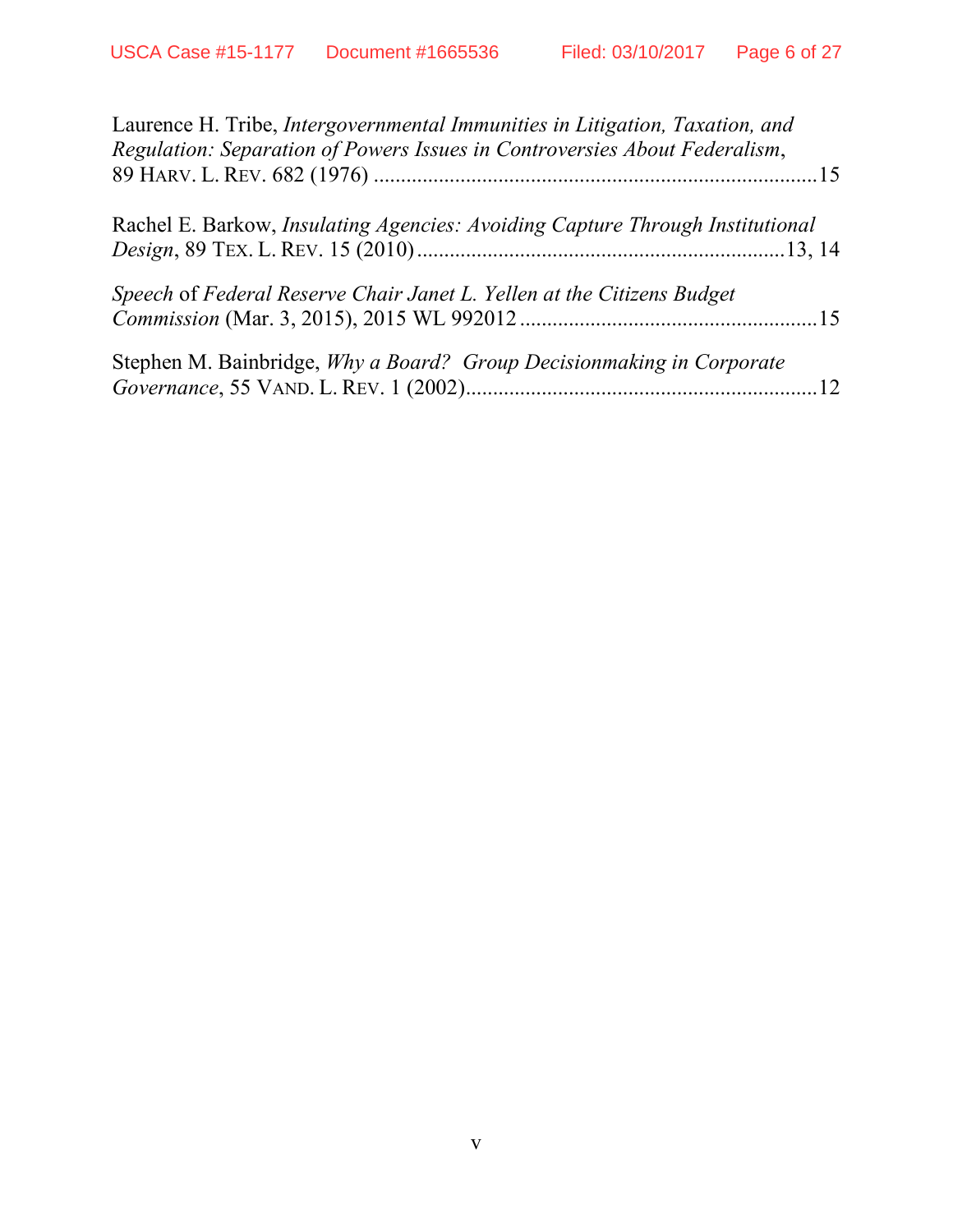$\overline{\phantom{a}}$ 

## **INTEREST OF** *AMICI CURIAE*

*Amici curiae* include the States of Missouri, Alabama, Arizona, Arkansas, Georgia, Idaho, Indiana, Kansas, Louisiana, Nevada, Oklahoma, South Dakota, Texas, West Virginia, and Wisconsin.<sup>1</sup> Amici have a strong interest in preserving the federal system created by the Constitution and their role as separate sovereigns within that system. The division of power within the federal system exists not only to protect the sovereignty and authority of *amici*, but also to secure individual liberty and the opportunity for citizens to participate actively in governance. As described herein, the separation of powers within the Federal Government plays an essential role in preserving the federal system and *amici*'s role within that system. The Consumer Financial Protection Bureau's novel governance structure violates the separation of powers in ways that directly threaten critical federalism interests. Thus, *amici* have a strong interest in the outcome of this appeal.

<sup>&</sup>lt;sup>1</sup> Under Fed. R. App. P. 29(a)(2) and because all *amici* are States, *amici* can file this brief without the consent of the parties. Nonetheless, *amici* has sought and received consent from all parties.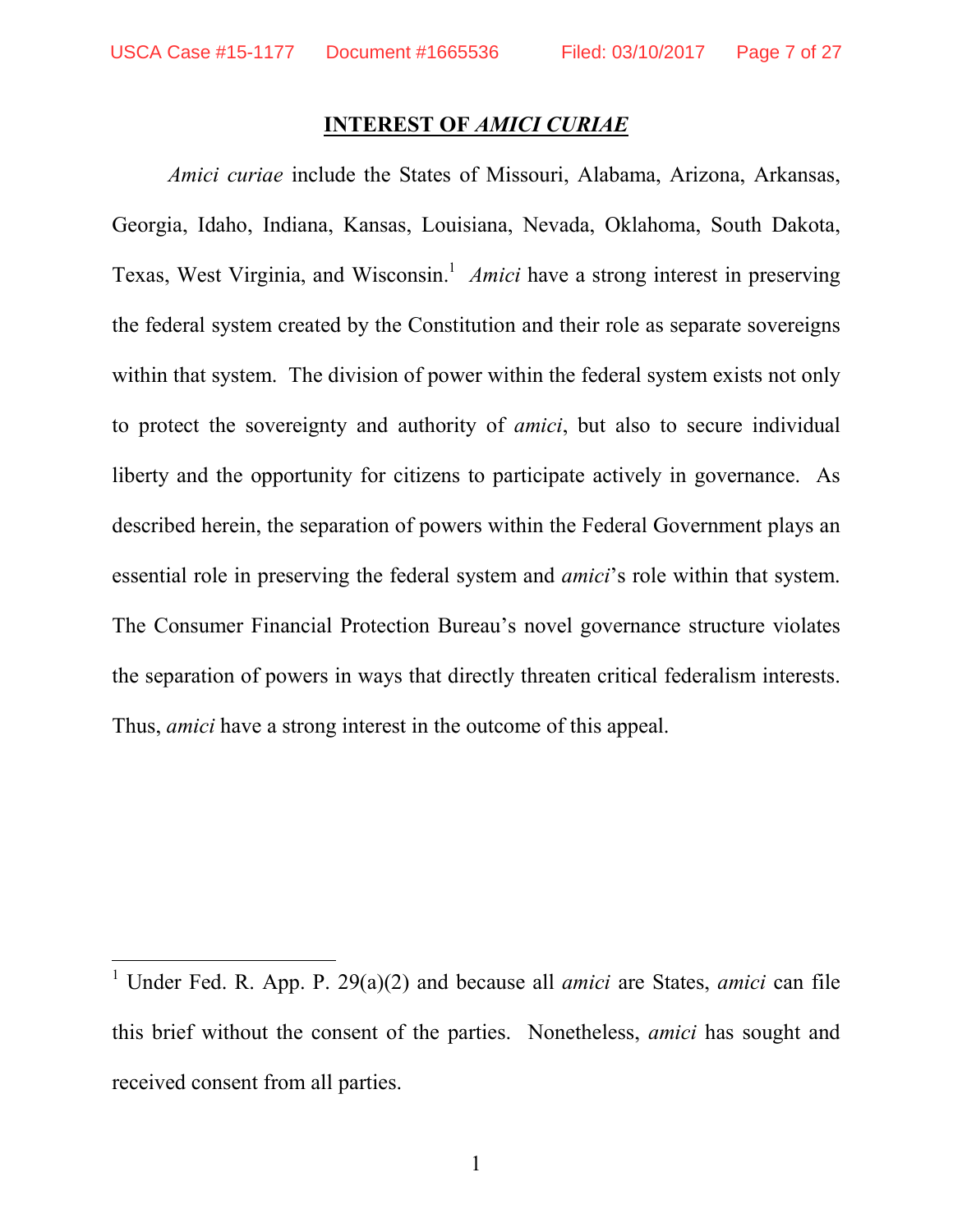### **SUMMARY OF ARGUMENT**

 The division of sovereign power between the federal government and the States plays a central role in the Constitution's charter for responsive, accountable, and limited government. The Constitution preserves the role of the States within federal system through two mutually reinforcing mechanisms. First, the Constitution directly restricts the federal government's ability to pre-empt state authority by explicitly delimiting the outer bounds of federal action. *See, e.g.*, U.S. CONST. art. I, § 8; U.S. CONST. amend. X. Second, the Constitution curbs federal action indirectly through the separation of powers between the coordinate branches of the federal government. This "horizontal" separation of powers among the branches of the federal government—including Article II's vesting of executive power in the President of the United States—provides a structural check against the aggregation of power at the federal level, and thus it preserves the "vertical" division of power between the federal government and the States by protecting traditional state prerogatives from federal encroachment. Both divisions of power play a critical role in preserving the individual liberty of citizens.

The horizontal separation of powers protects the role of the States within the federal system in at least two primary ways. First, the separation of powers limits the range of permissible federal action, which in turn reduces the circumstances in which federal actors can preempt or displace the authority of state actors.

2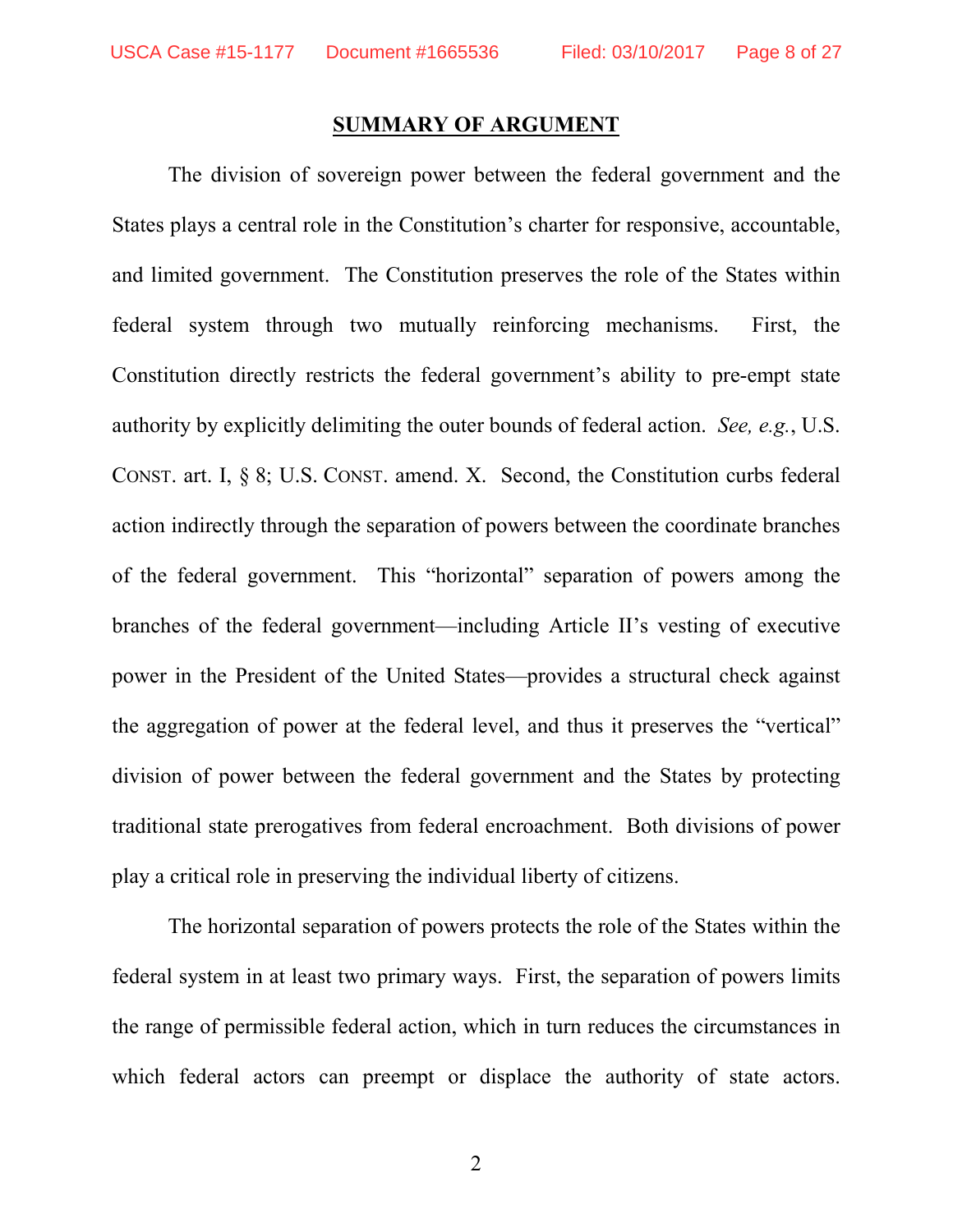Moreover, federal actors ordinarily can displace state law only after completing political or deliberative processes that include opportunities for careful consideration of federalism interests. Second, the separation of powers ensures that federal power can be wielded only by officials who are politically accountable—either directly or indirectly—to state interests. This political accountability increases the incentive for federal actors to take seriously and to protect the role of the States within the federal system.

 The Consumer Financial Protection Bureau's ("CFPB's") novel governance structure violates the separation of powers in a manner that poses a direct threat to federalism interests. The CFPB possesses the power to preempt or displace broad swaths of state regulatory authority. But the agency's structure permits it to exercise this broad preemptive power without undertaking the careful deliberative processes that would be required of the elected branches of the federal government or of an independent agency headed by a multi-member board. Thus, the CFPB has a significantly reduced incentive to give proper weight to federalism interests than have the political branches or multi-member agencies. This reduced incentive increases the risk of federal agency encroachment on state prerogatives.

In addition, the CFPB's novel governance structure vests control of the agency in a single director who is not accountable to any elected officials. Thus, the CFPB's action is not constrained by the "political safeguards of federalism,"

3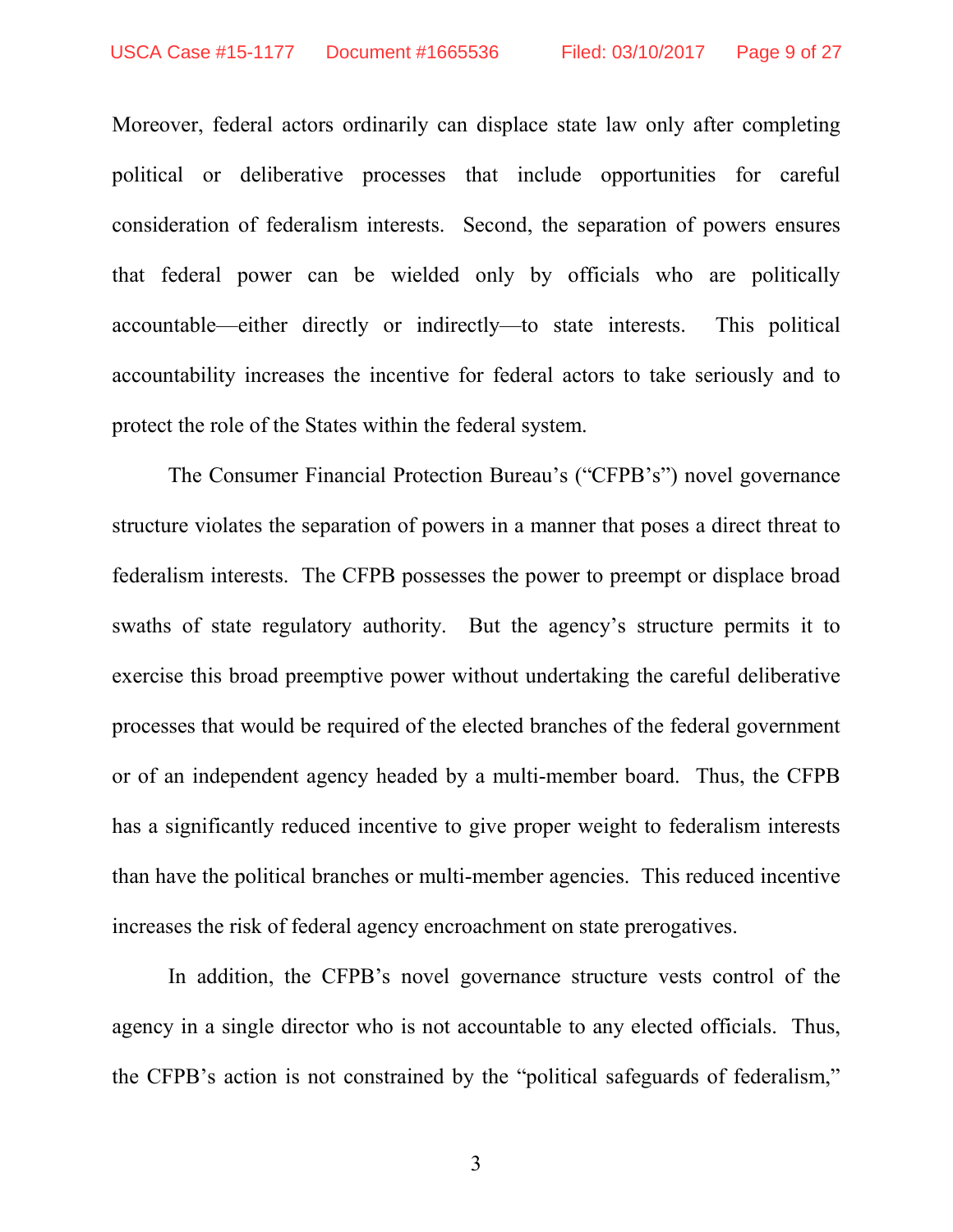which the Supreme Court has treated as an essential mechanism for preserving the role of the States within the federal system.

 Accordingly, the Court should subject the CFPB's governance structure to particularly exacting scrutiny. Because the CFPB violates the separation of powers—and does so in ways that directly threaten the federal system—the Court should hold that the restriction on the President's removal power over the Director of the CFPB is unconstitutional and vacate the CFPB's Decision and Order.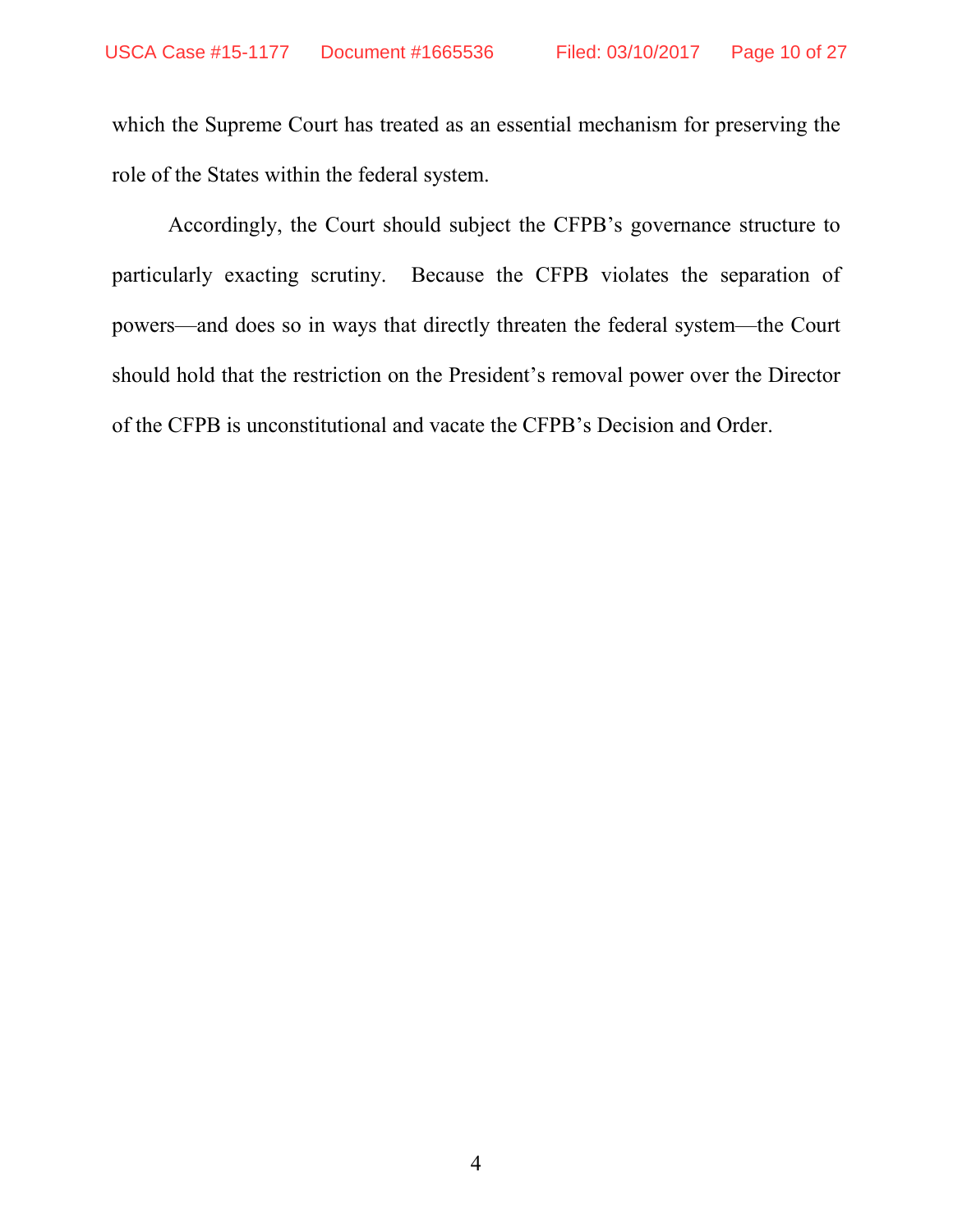## **ARGUMENT**

**I. The Separation of Powers Plays a Critical Role in Preserving the Division of Authority Within the Federal System, and the CFPB's Governance Structure Violates the Separation of Powers in Ways That Directly Undermine Federalism Interests.** 

 The allocation of governmental powers within the federal system undergirds the Constitution's charter for responsive, accountable, and limited government. "The federal system rests on what might at first seem a counterintuitive insight, that 'freedom is enhanced by the creation of two governments, not one.'" *Bond v. United States*, 564 U.S. 211, 220-21 (2011) (quoting *Alden v. Maine*, 527 U.S. 706, 758 (1999)). "[F]ederalism secures to citizens the liberties that derive from the diffusion of sovereign power." *Bond*, 564 U.S. at 221 (2011) (quoting *New York v. United States*, 505 U.S. 144, 181 (1992)). "Federalism also protects the liberty of all persons within a State by ensuring that laws enacted in excess of delegated governmental power cannot direct or control their actions." *Id.* Moreover, "federalism enhances the opportunity of all citizens to participate in representative government." *FERC v. Mississippi*, 456 U.S. 742, 789 (1982) (O'Connor, J., concurring in part and dissenting in part). By preserving room for experimentation in the States, federalism also supports policy innovation that can address many of society's most pressing problems. *See New State Ice Co. v. Liebmann*, 285 U.S. 262, 310-11 (1932) (Brandeis, J., dissenting).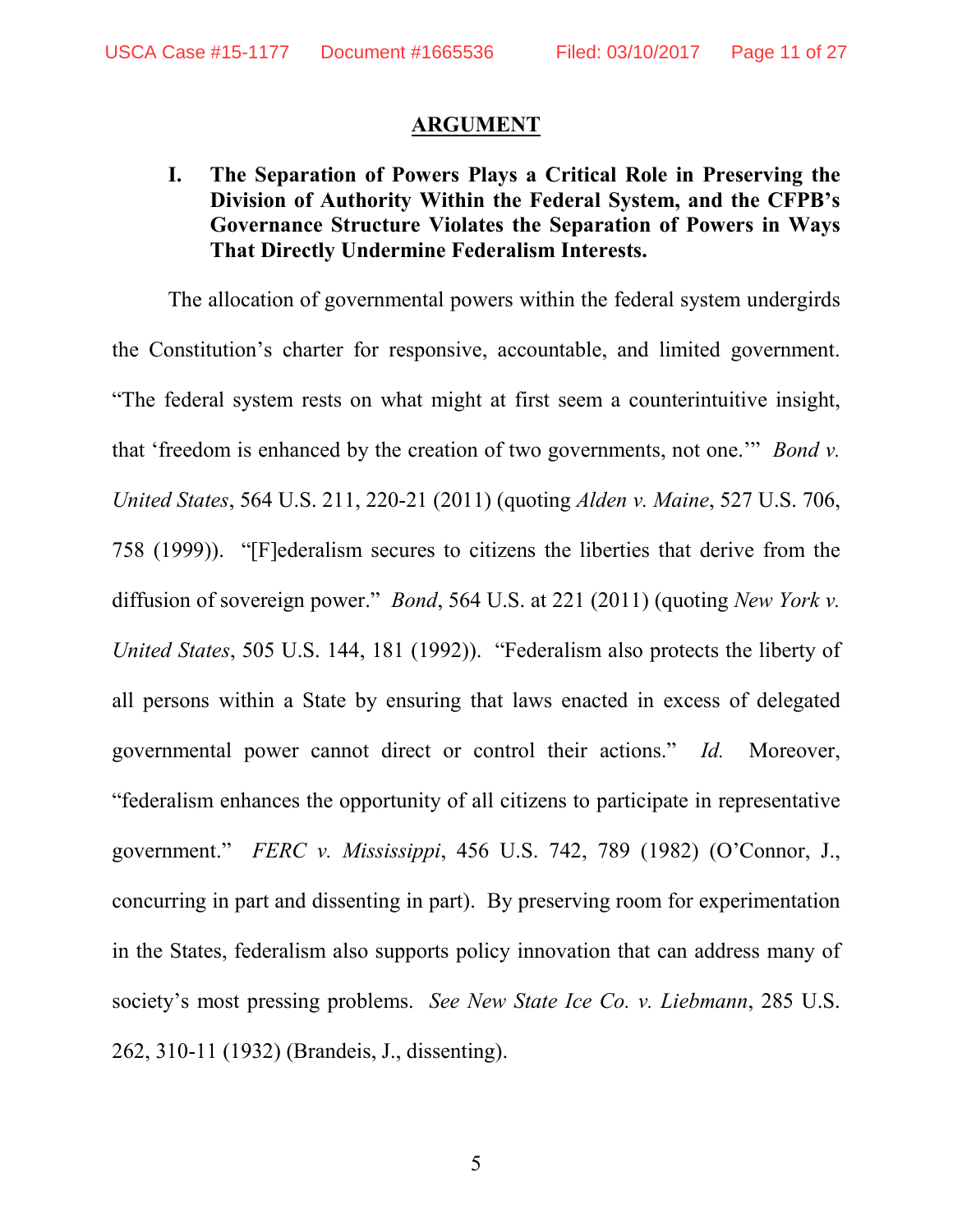Due to the fundamental importance of federalism in the constitutional system, the Constitution safeguards the federal system through several different, mutually reinforcing mechanisms. Some of these mechanisms constrain federal action directly. For example, the enumeration of congressional powers in Article I explicitly delimits the outer boundaries of federal action. *See* U.S. CONST. art. I, § 8; *Printz v. United States*, 521 U.S. 898, 919 (1997) ("Residual state sovereignty was also implicit, of course, in the Constitution's conferral upon Congress of not all governmental powers, but only discrete, enumerated ones . . . ."). Likewise, the Tenth Amendment directly limits the Federal Government's ability to shift the balance of power within the federal system away from the States. *See Printz*, 521 U.S. at 919-20. Thus, "[t]he principles of limited national powers and state sovereignty are intertwined. . . . Impermissible interference with state sovereignty is not within the enumerated powers of the National Government, and action that exceeds the National Government's enumerated powers undermines the sovereign interests of the States." *Bond*, 564 U.S. at 225 (citations omitted).

In addition to these direct limitations on federal action, the Framers also imposed indirect barriers to the aggrandizement of federal power at the expense of the States. The distribution of power *within* the federal government likewise serves as a check against federal activity that diminishes the role of the States. "Apart from the limitation on federal authority inherent in the delegated nature of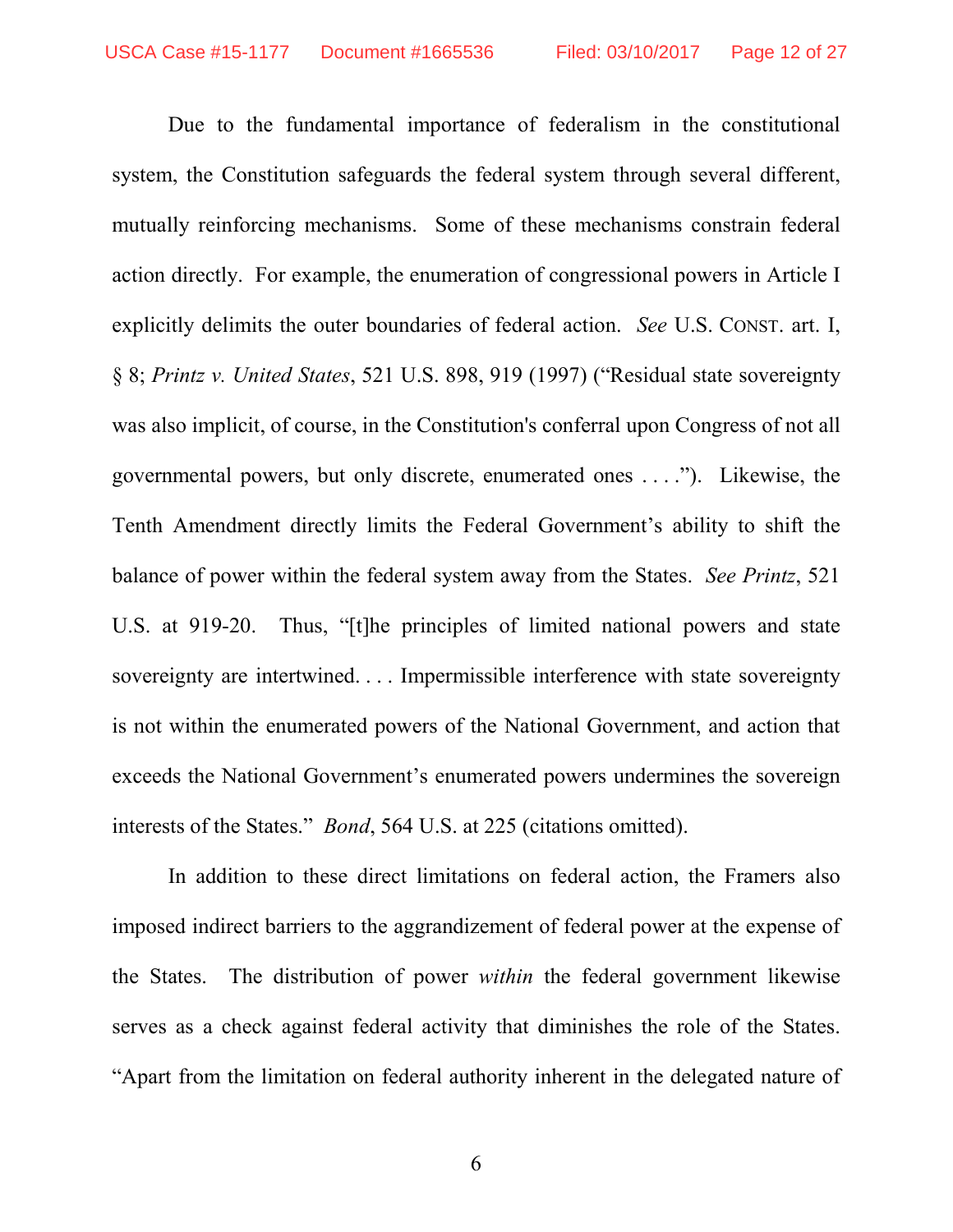Congress's Article I powers, the principal means chosen by the Framers to ensure the role of the States in the federal system lies in the structure of the Federal Government itself." *Garcia v. San Antonio Metro. Transit Auth.*, 469 U.S. 528, 550 (1985). The Framers envisioned "a federal system in which special restraints on federal power over the States inhered principally in the workings of the National Government itself," such that "the structure of the Federal Government itself . . . [would] insulate the interests of the States." *Id.* at 552. In particular, "[t]he Constitution sought to divide the delegated powers of the new federal government into three defined categories, legislative, executive, and judicial, to assure, as nearly as possible, that each Branch of government would consign itself to its assigned responsibility." *INS v. Chadha*, 462 U.S. 919, 951 (1983). "The hydraulic pressure inherent within each of the separate Branches to exceed the outer limits of its power, even to accomplish desirable objectives, must be resisted." *Id.* The Constitution's "Great Compromise" on the horizontal separation of powers "allayed the fears of both the large and small states." *Id.* at 950. Thus, the separation of powers between the branches of the federal government operates to preserve the vital interests secured by federalism, as it was specifically designed to do.

As Petitioners argue and as the panel recognized, the Consumer Financial Protection Bureau's (CFPB's) novel governance structure violates the separation of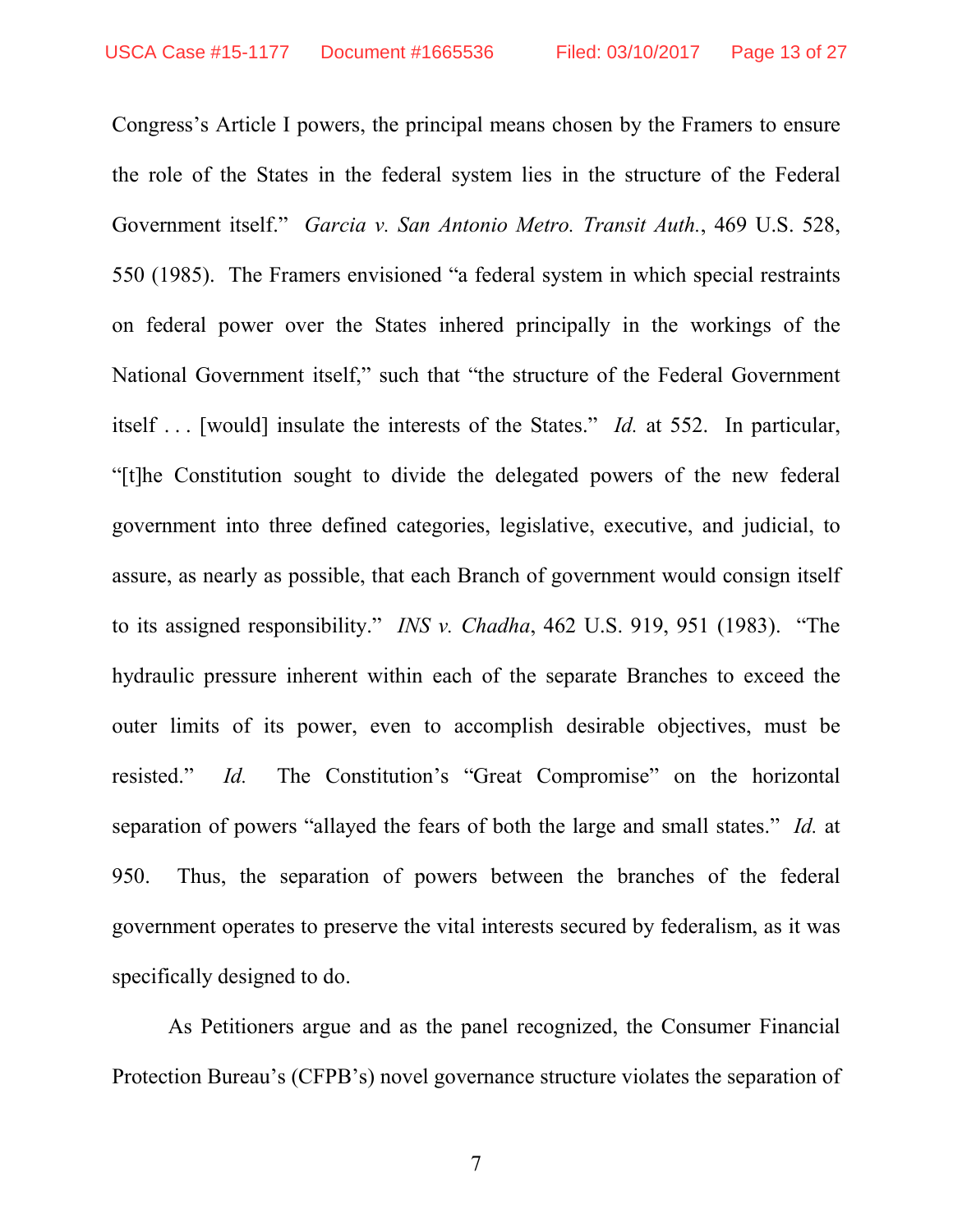powers. Moreover, as described below, its structure violates the separation of powers in ways that directly undermine federalism interests and strip away protection against federal encroachment from the States. Thus, the CFPB—and any future federal agency with a similar governance structure—threatens the role of the States within the federal system, and the vital constitutional values that the federal system protects.

# **II. The CFPB's Novel Governance Structure Permits the Federal Agency to Preempt or Displace State Policy Judgments Without Considering the Effects of Such Action on Federalism Interests.**

 Whenever the Federal Government acts, there is an inherent risk that its action will encroach upon state authority. Federal actors can preempt laws enacted by the States to protect their citizens. *See* U.S. CONST. art. VI, Cl. 2 (Supremacy Clause). Indeed, under the doctrine of field preemption, federal actors can displace large swaths of state regulatory action. *See, e.g.*, *Crosby v. Nat'l Foreign Trade Council*, 530 U.S. 363, 372-73 (2000) (describing field preemption). And federal agency preemption of state law frequently occurs in the consumer-protection context. *See, e.g.*, *Smiley v. Citibank (South Dakota), N.A.*, 517 U.S. 735 (1996) (holding that federal agency interpretation preempted a state-law unconscionability doctrine). Federal actors can also displace the considered policy judgments of the States by imposing regulatory requirements that state officials have found unwise, unnecessary, or overly burdensome. By displacing state authority in these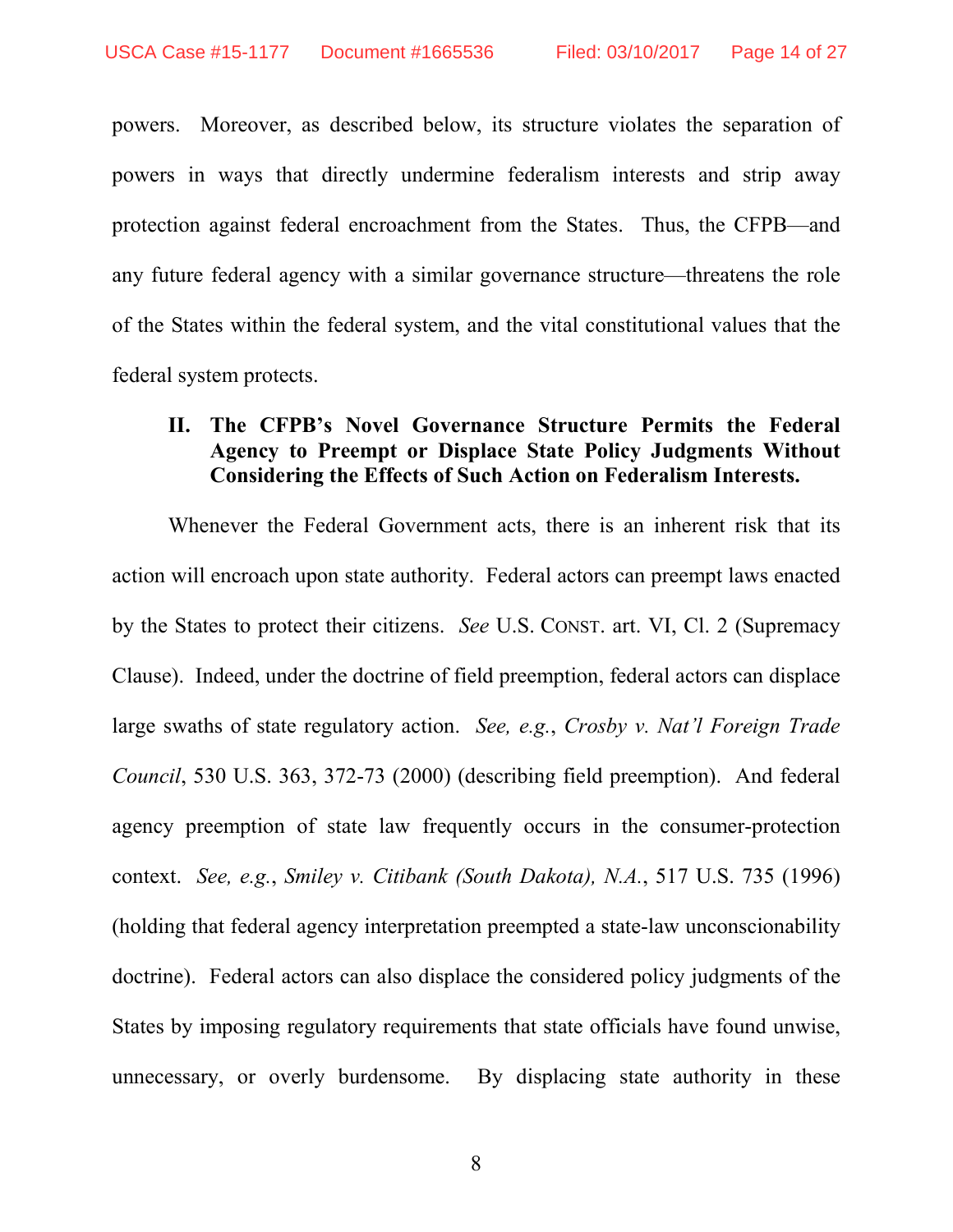situations, the federal government alters the balance of power within the federal system.

Regarding the separation of powers, "[t]he choices . . . made in the Constitutional Convention impose burdens on governmental processes that often seem clumsy, inefficient, even unworkable, but those hard choices were consciously made by men who had lived under a form of government that permitted arbitrary governmental acts to go unchecked." *Chadha*, 462 U.S. at 959. This seemingly "clumsy, inefficient, even unworkable" system, *id.*, "safeguard[s] federalism by permitting designated agents of the federal government to adopt federal law only if they employ procedures" that impose deliberate obstacles to federal action. Bradford R. Clark, *Separation of Powers as a Safeguard of Federalism*, 79 TEX. L. REV. 1321, 1324 (2001) (quoting *Chadha*, 462 U.S. at 959). Thus, the separation of powers "operates to preserve state governance prerogatives by making federal law more difficult to adopt." *Id.* at 1326. Making federal action more difficult *a fortiori* makes federal action that displaces state regulatory decisions more difficult.

The Framers specifically intended that the separation of powers would have this effect. To them, making federal action more laborious was a conscious choice, and this choice was made to protect both the prerogatives of the States and the liberties of the people: "The records of the Convention and debates in the States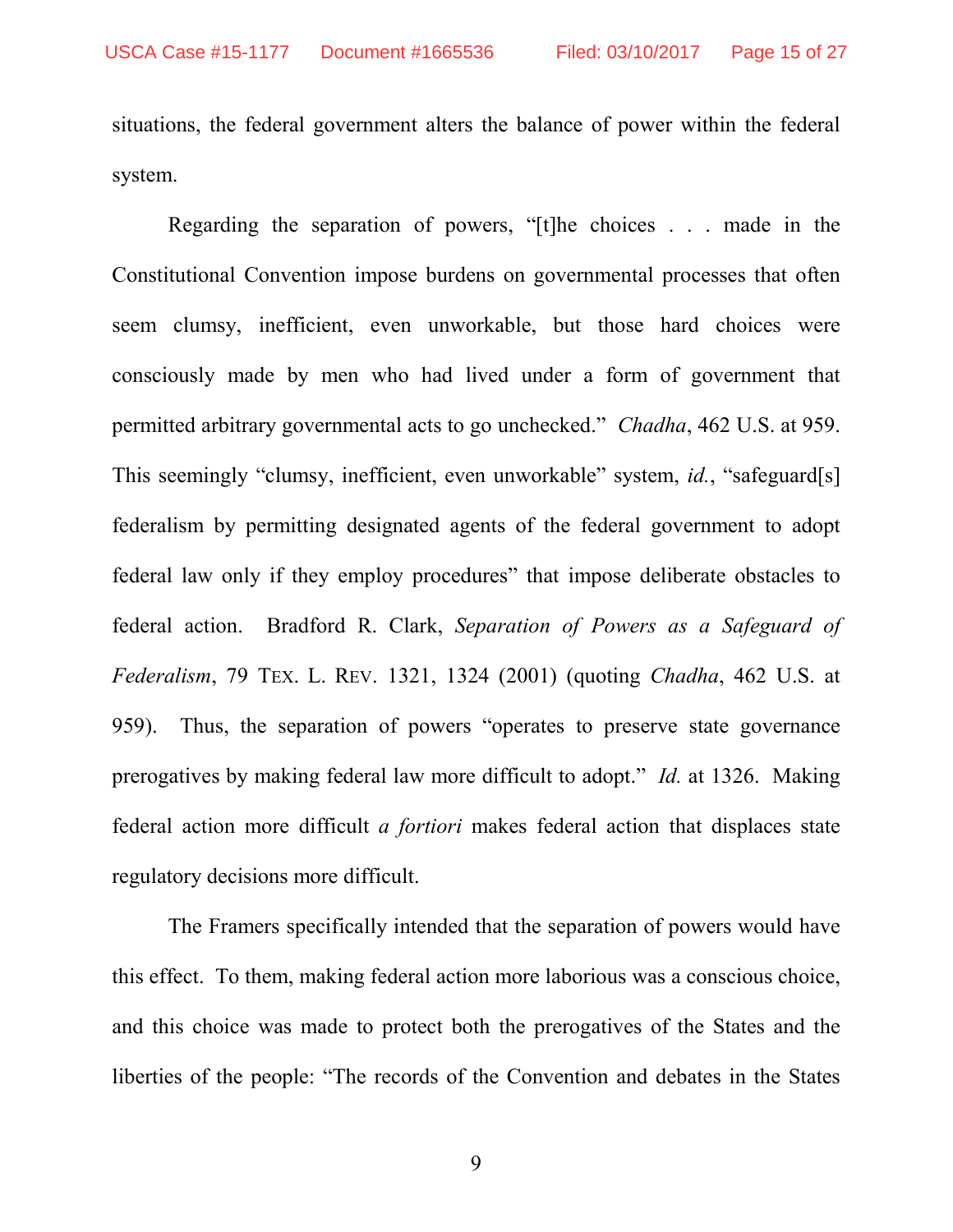preceding ratification underscore the common desire to define and limit the exercise of the newly created federal powers affecting the states and the people." *Chadha*, 462 U.S. at 959. Indeed, "our government was designed to have such restrictions. The price was deemed not too high in view of the safeguards which these restrictions afford." *Youngstown Sheet & Tube Co. v. Sawyer*, 343 U.S. 579, 613 (1952) (Frankfurter, J. concurring)). "Permitting the federal government to avoid these constraints would allow it to exercise more power than the Constitution contemplates, at the expense of state authority." Clark, *Separation of Powers as a Safeguard of Federalism*, 79 TEX. L. REV. at 1324.

 The separation of powers also preserves—indeed, mandates—a deliberative process that includes opportunities for federal decision-makers to consider the impact of their contemplated actions on federalism interests. The separation of powers prescribes that federal action result from "a step-by-step, deliberate and deliberative process." *Chadha*, 462 U.S. at 959. This mandatory deliberative process helps to ensure that federal actors take federalism interests into account, and it also provides an opportunity for third parties—including States—to voice their concerns about any contemplated action that might undermine the federal structure. As the Supreme Court has stated, the apparently "clumsy, inefficient, even unworkable" procedures for federal action were designed to curb "the newly created federal powers affecting the states and the people." *Id.*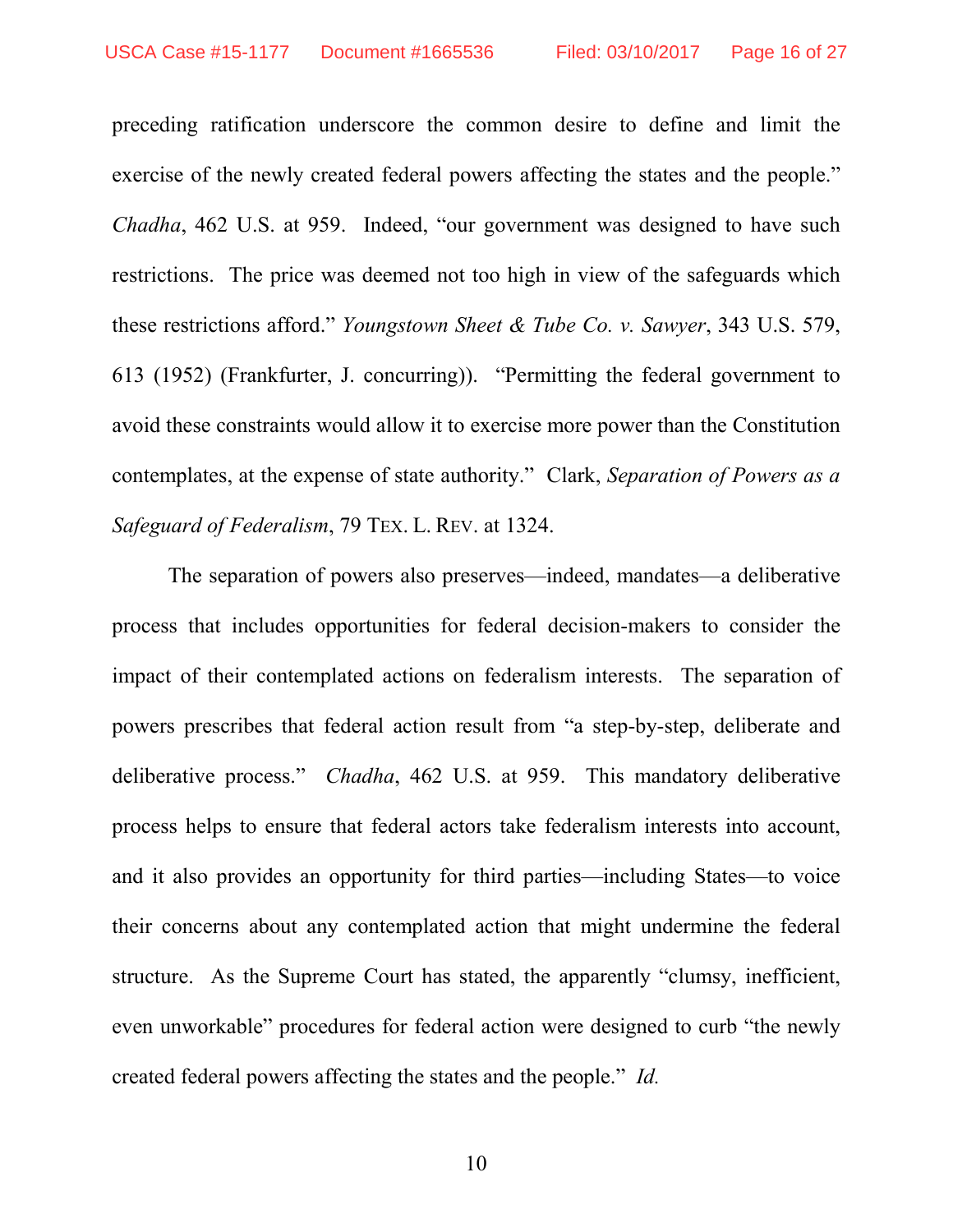The CFPB purports to possess broad authority to preempt or displace the considered policy judgments of the States. For example, the CFPB has formally declared that Tennessee's regulation of gift cards is preempted by federal law. *See* Bureau of Consumer Financial Protection, *Electronic Fund Transfers; Determination of Effect on State Laws (Maine and Tennessee)*, Docket No. CFPB-2012-0036, 78 Fed. Reg. 24386, 24389-91 (April 25, 2013). The CFPB has also proposed sweeping regulations relating to consumer installment loans that threaten to preempt important aspects of state consumer-protection laws. *See* Bureau of Consumer Financial Protection, Proposed Rulemaking, *Payday, Vehicle Title, and Certain High-Cost Installment Loans*, 81 Fed. Reg. 47864 (July 22, 2016).

 The CFPB has taken these extraordinary regulatory steps while operating under a novel governance structure shielded from the limitations ordinarily imposed by the separation of powers. The CFPB is headed by a single director, over whom the President cannot exercise supervisory control, and who is not constrained by the procedural requirements that the Constitution imposes on the Executive and Legislative Branches. *See* 12 U.S.C. § 5491(b), (c). The regulation of much of the Nation's financial system has been vested in a single director accountable to no one but himself or herself. *See id.*

 This arrangement contrasts starkly with the traditional model of independent regulatory agencies headed by a multi-member board. On a multi-member board,

11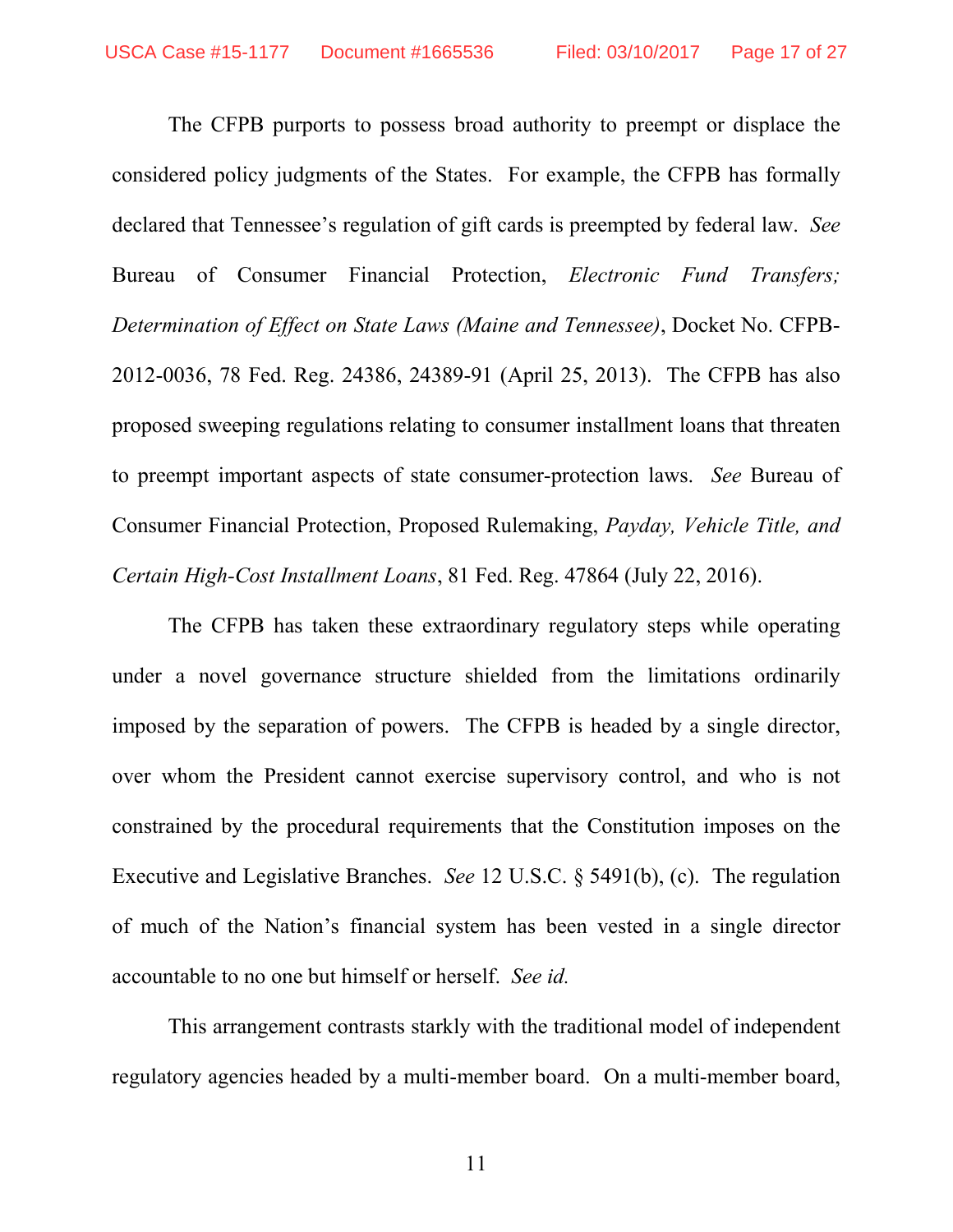the dynamics of group governance increase social and institutional pressure to give weight to constraints on the board's action. *See* Stephen M. Bainbridge, *Why a Board? Group Decisionmaking in Corporate Governance*, 55 VAND. L. REV. 1, 35-38 (2002). "A hierarchy of individuals whose governance structures contemplate only vertical monitoring cannot resolve the problem of who watches the watchers. Instead, it seems the vicious circle can be broken by placing a group at the apex of the hierarchy." *Id.* Thus, a multi-member board's deliberative process constrains any "individual autocrat" through the "internal dynamics of group governance." *Id.* These constraints render a multi-member commission inherently more attentive to federalism concerns.

Moreover, the opportunity for dissent significantly checks a board's ability to violate the principles of federalism. Agency dissents can raise important federalism concerns that the majority has overlooked or underestimated. *See, e.g.*, *Implementation of Section 621(a)(1) of the Cable Communications Policy Act of 1984 as amended by the Cable Television Consumer Protection and Competition Act of 1992*, Second Report and Order, 2007 WL 3196255, at \*2-3 (Oct. 31, 2007) (Copps, Commissioner, dissenting) (raising federalism concerns regarding agency action). At a minimum, such dissents can "serve[] as a 'fire alarm' that alerts Congress and the public at large that the agency's decision might merit closer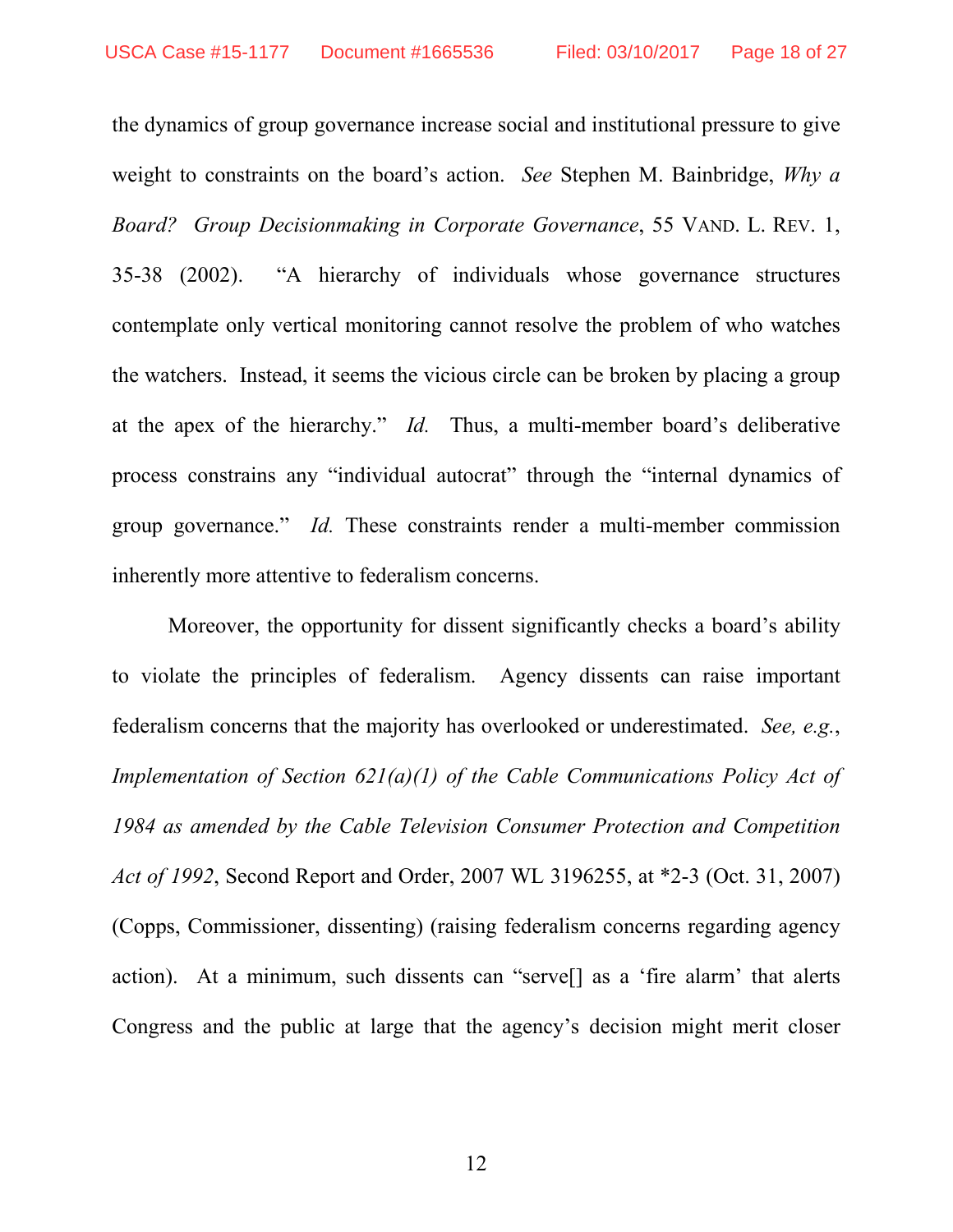scrutiny." Rachel E. Barkow, *Insulating Agencies: Avoiding Capture Through Institutional Design*, 89 TEX. L. REV. 15, 41 (2010).

In some cases, an agency dissent may identify federalism concerns that persuade a reviewing court to reverse the agency action altogether. For example, in one recent FCC proceeding, two Commissioners filed dissents raising serious federalism concerns regarding the majority's decision to preempt state laws. *See In the Matter of City of Wilson, N.C. Petition for Preemption of North Carolina General Statutes §§ 160A-340 et seq.*, 30 FCC Rcd. 2408, 2015 WL 1120113, at \*71-82 (Mar. 12, 2015) (Pai, Commissioner, dissenting); *id.* at 82-85 (O'Reilly, Commissioner, dissenting). Notably, Commissioner Pai's dissent led with the observation that the FCC's decision "usurps fundamental aspects of state sovereignty" and "disrupts the balance of power between the federal government and state governments that lies at the core of our constitutional system of government." *Id.* at \*71 (Pai, Commissioner, dissenting). Expressly acknowledging this dissent, the Sixth Circuit reversed the FCC's decisions based on federalism-related grounds. *See Tennessee v. FCC*, 832 F.3d 597, 609, 610-13 (6th Cir. 2016). Echoing Commissioner Pai's dissent, the Sixth Circuit held that the FCC had no power to preempt Tennessee law absent an exceptionally clear statement from Congress: "Precedent makes clear . . . that if Congress has the power to allocate state decision making, it must be very clear that it is doing so."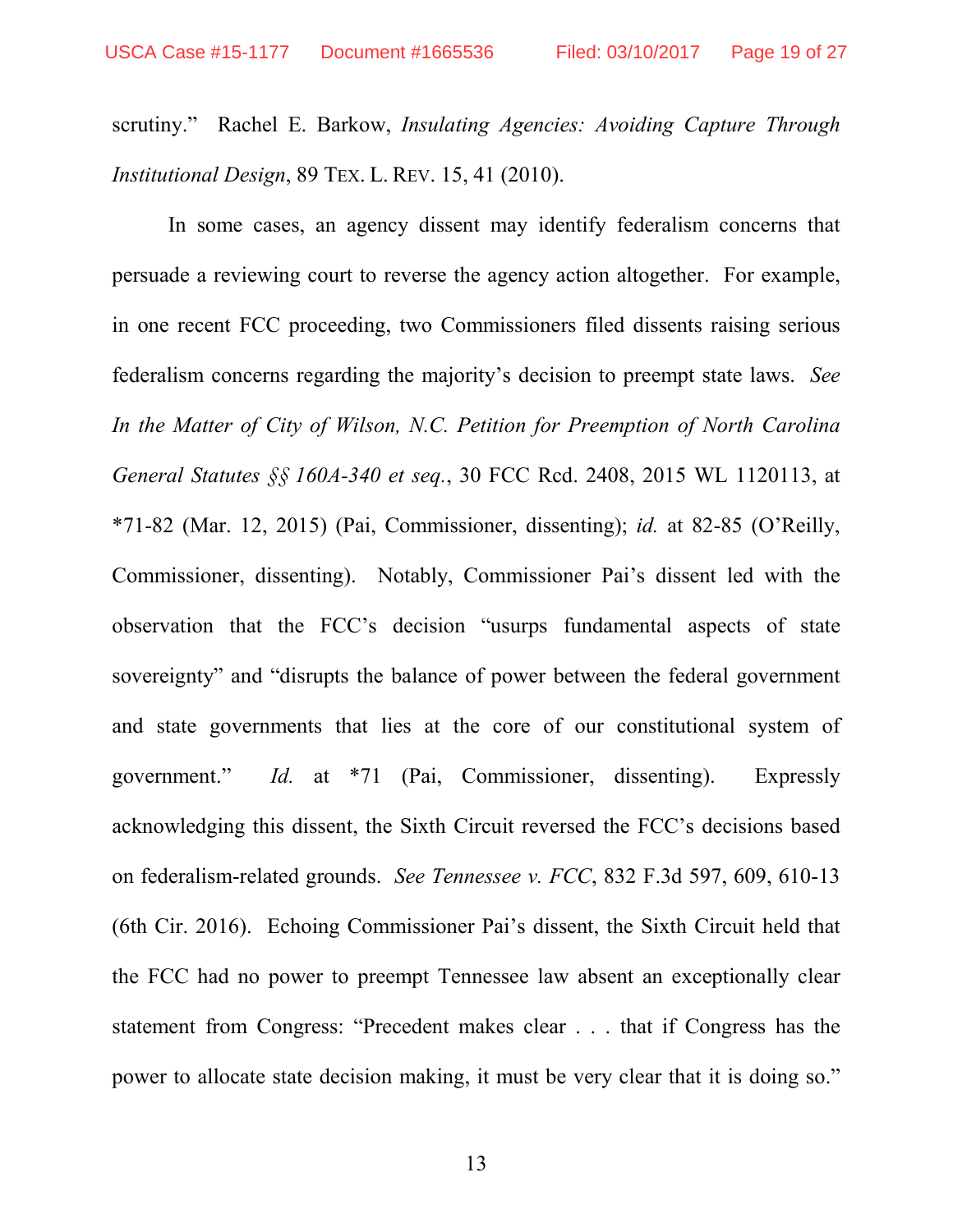*Id.* at 610. Thus, the opportunity for agency dissent can provide an important check on agency action that might undermine federalism interests.

In contrast, the CFPB's governance structure lacks these fundamental procedural safeguards that can ensure agency attention to federalism interests. The CFPB's structure "prohibits the agency from enjoying the benefits of deliberation." Joshua D. Wright, *The Antitrust/Consumer Protection Paradox: Two Policies at War with Each Other*, 121 YALE L.J. 2216, 2260 (2012). "This single director leadership structure, coupled with the fact that the CFPB has a narrowly focused regulatory mission and is specifically designed to be independent of legislative control, creates a significant likelihood that the Bureau's policy goals will be subject to the whims and idiosyncratic views of a single individual." *Id.* (quotation omitted). By eliminating the deliberative-process guarantees of the separation of powers, the CFPB's structure decreases the likelihood that the agency will consider and prioritize federalism interests.

The Bureau's structure also substantially increases the risk that the agency may be "captured" by regulated entities or other special interests. "[H]aving only one person at the apex can . . . mean that the agency is more easily captured." Rachel E. Barkow, *Insulating Agencies: Avoiding Capture Through Institutional Design*, 89 TEX. L. REV. 15, 38 (2010). The inherent attributes of governance by a multi-member board—vigorous deliberation, diversity of experience, and the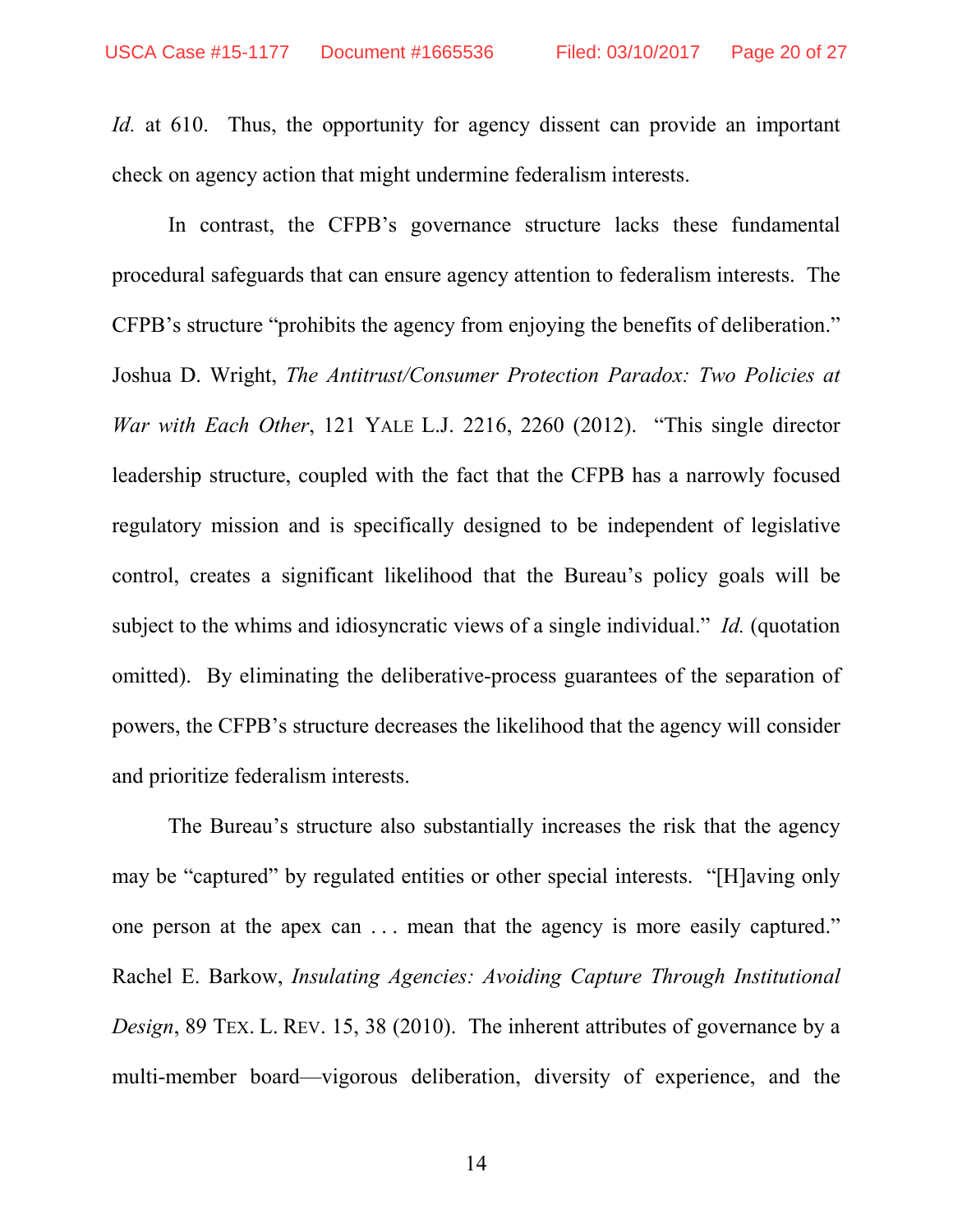prospect of public dissent—play critical roles in preventing agency capture. *See id.* at 37-41; *see also, e.g.*, *Speech of Federal Reserve Chair Janet L. Yellen at the Citizens Budget Commission* (Mar. 3, 2015), 2015 WL 992012, at \*6 (observing that free and open discussion provides an important check against agency capture). The CFPB lacks all of these procedural safeguards. Thus, not only may the CFPB take sweeping regulatory action without fully accounting for federalism interests, but it may also be more likely to do so based on the wishes of special interests rather than the public good.

# **III. The CFPB's Governance Structure Threatens Federalism Interests Because It Purports to Insulate the CFPB from the Political Safeguards of Federalism Recognized by the Supreme Court.**

The Supreme Court has emphasized that, to the extent that the States play "a role in the selection both of the Executive and the Legislative Branches of the Federal Government," this influence provides an important safeguard against federal encroachment on State interests. *Garcia*, 469 U.S. at 551. "[T]he composition of the Federal Government was designed in large part to protect the States from overreaching by Congress." *Id.* at 550-51. Political forces operating on both Congress and the Executive help ensure that those Branches accommodate federalism interests. *See* Herbert Wechsler, *The Political Safeguards of Federalism: The Role of the States in the Composition of the National Government*, 54 COLUM. L. REV. 543, 558 (1954); Laurence H. Tribe, *Intergovernmental*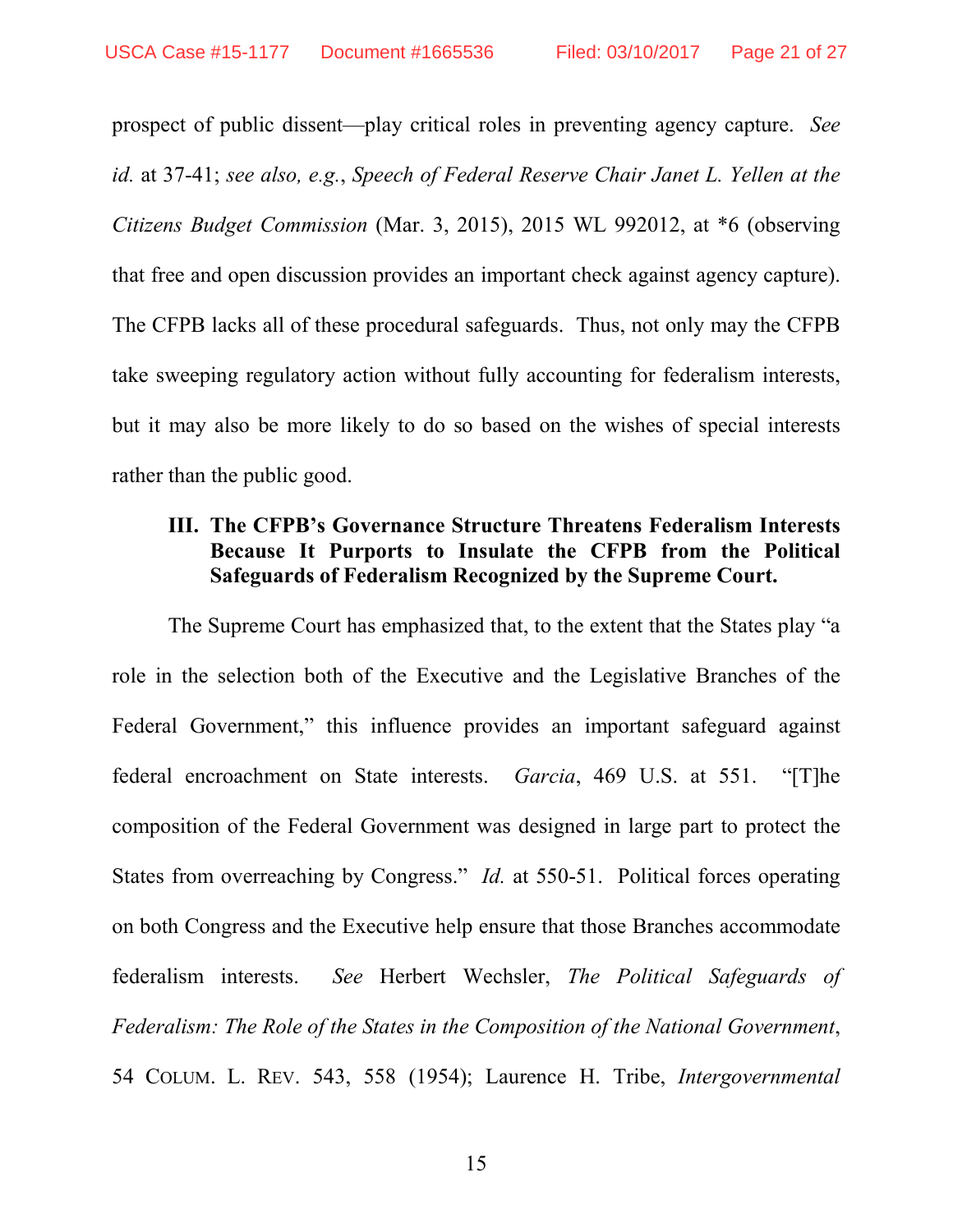*Immunities in Litigation, Taxation, and Regulation: Separation of Powers Issues in Controversies About Federalism*, 89 HARV. L. REV. 682, 695 (1976) (noting that the political forces operating on Congress will often "protect the states' interests"); *id.* at 713 (observing that political pressures help ensure that "the states [are] represented in a way that reasonably assures consideration of their institutional interests"). By ensuring that federal authority is ordinarily wielded only by those who are politically accountable—either directly or indirectly—to state interests, the separation of powers operates to guarantee that federal actors must take federalism interests seriously or face political consequences.

The Supreme Court has often invoked the "political safeguards of federalism," *i.e.*, the fact that federal actors are politically accountable to state interests and thus held in check against federal encroachment on state prerogatives. *See, e.g., Garcia*, 469 U.S. at 555 (rejecting a Commerce Clause challenge in part because the Court believed that "the national political process systematically protects States" from federal overreach). Indeed, several Justices have expressed the view that these "political safeguards" suffice to protect the States against federal encroachment in various contexts, rendering judicial enforcement of constitutional principles unnecessary. *See, e.g.*, *United States v. Morrison*, 529 U.S. 598, 660-61 (Breyer, J., dissenting); *Kimel v. Florida Bd. of Regents*, 528 U.S. 62, 93-95 (2000) (Stevens, J., dissenting); *Printz v. United States*, 521 U.S.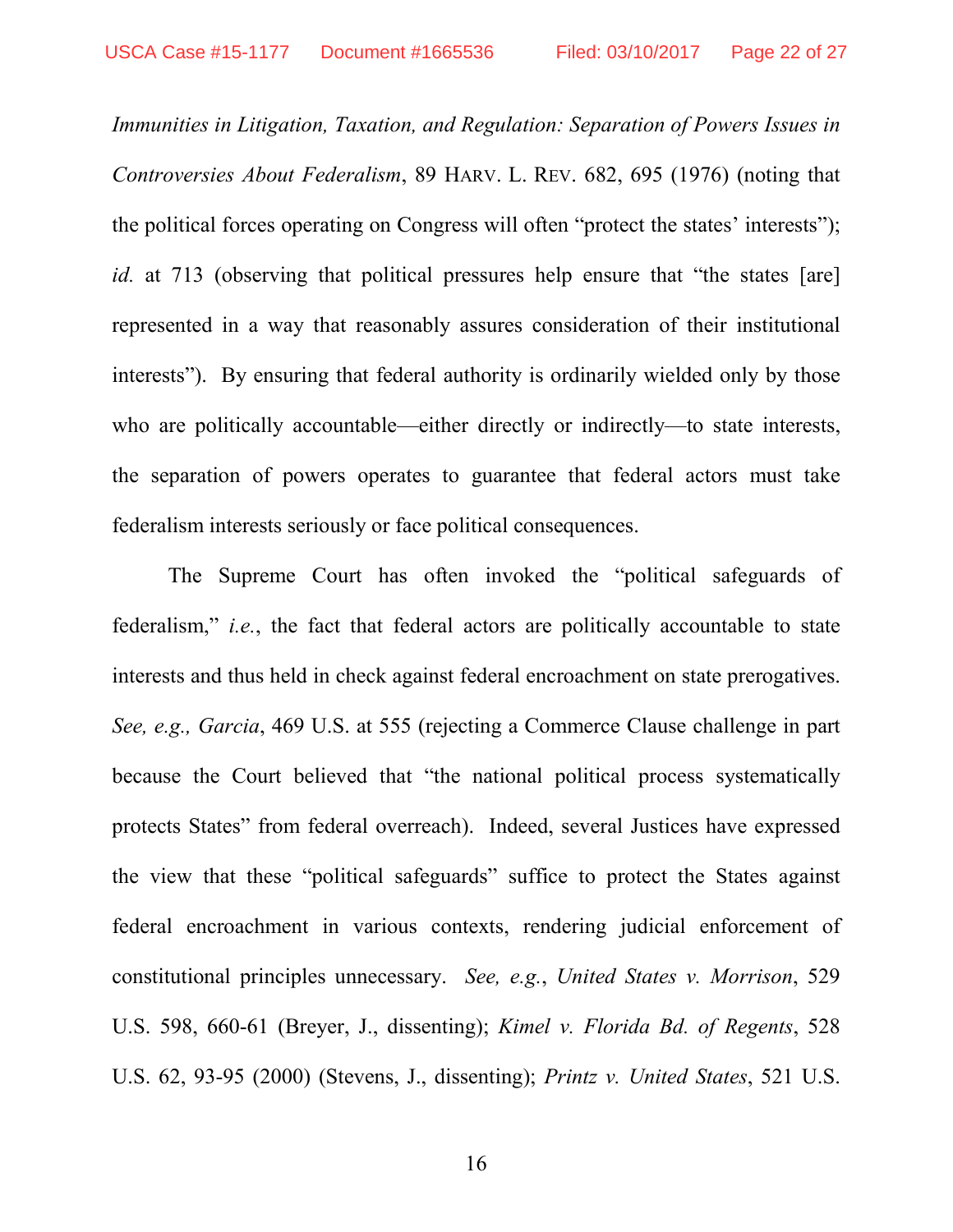898, 957 (1997) (Stevens, J., dissenting). Thus, even those Justices who have declined to extend judicial protection to federalism interests in certain contexts have done so on the express understanding that those interests receive robust protection through the political process. *See, e.g., id.* (arguing that the "political safeguards of federalism identified in *Garcia*" suffice to protect the States from intrusion by federal authority). Absent judicial protection, such "political safeguards of federalism" serve as the principal, or only, bulwark against federal encroachment.

 On this view, the CFPB is particularly problematic. As noted, some Justices and authorities have stated that judicial protection of federalism interests is unnecessary because the "political safeguards of federalism" suffice. *Id.* But here, Congress has purported to insulate the CFPB entirely from such political safeguards. Accordingly, judicial review of the CFPB's purported independence is all the more imperative, and the CFPB's insulation from political control should be subject to particularly exacting scrutiny. The CFPB's novel governance structure vests broad regulatory authority in a single director who faces no political checks, whether direct or indirect. *See* 12 U.S.C. § 5491(b), (c). The political safeguards of federalism do not constrain the CFPB, and they would not constrain any future federal regulatory agency with a similar governance structure. This novel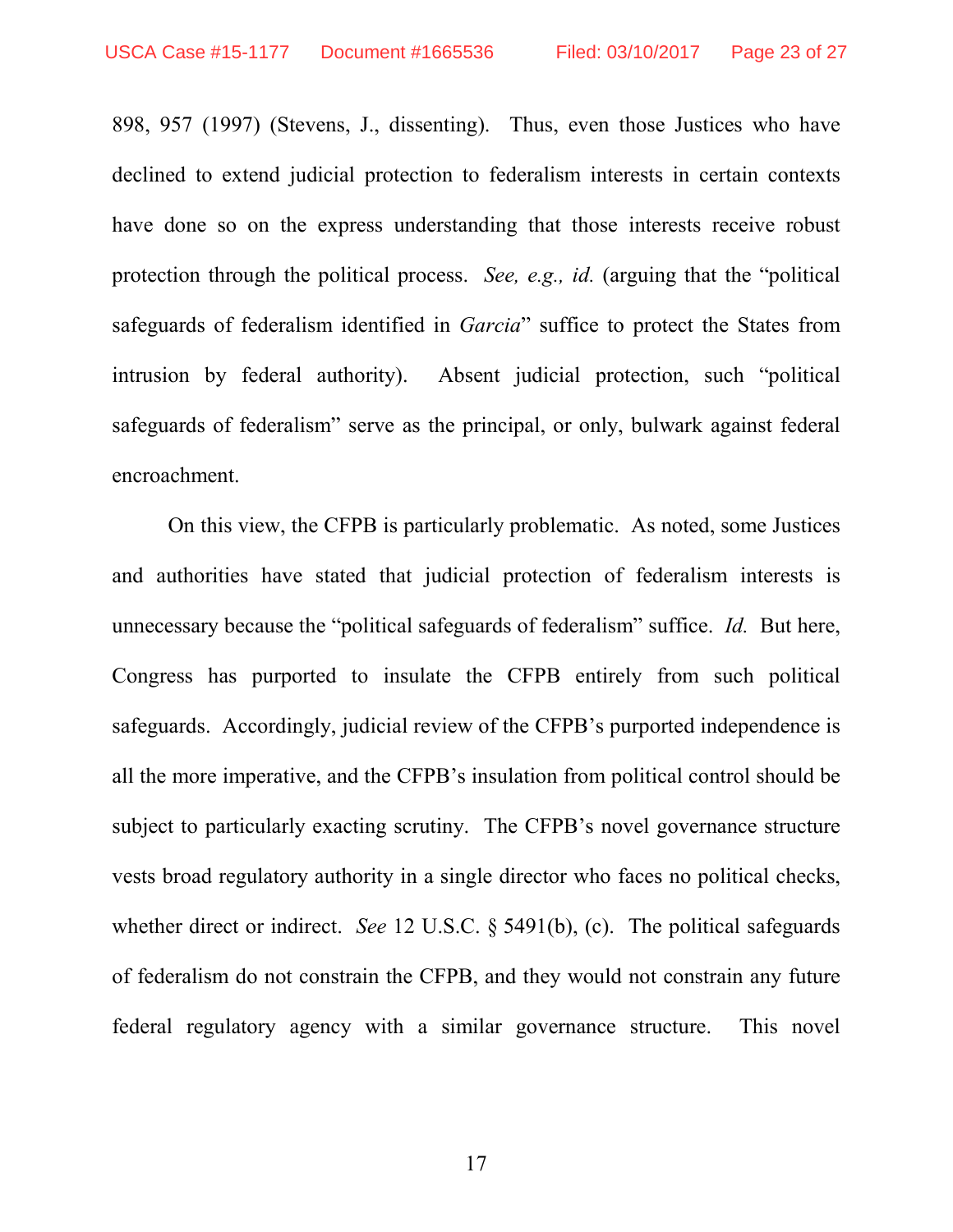governance structure poses a significant threat to the separation and balance of governmental authority within the federal system.

 In sum, the Supreme Court has long recognized the close relationship between the horizontal separation of powers among the coordinate branches of the federal government, and the vertical division of power between the federal government and the States. Both divisions of authority reinforce each other, and both serve to preserve the liberty of the people. "Just as the separation and independence of the coordinate branches of the Federal Government serve to prevent the accumulation of excessive power in any one branch, a healthy balance of power between the States and the Federal Government will reduce the risk of tyranny and abuse from either front." *Gregory v. Ashcroft*, 501 U.S. 452, 458 (1991). The CFPB's novel governance structure—combining single-director leadership with strict limitations on the President's removal power—violates the horizontal separation of powers. In doing so, it also threatens the vertical division of power between the federal government and the States.

## **CONCLUSION**

 For the foregoing reasons, the Court should grant Petitioners' Petition for Review and vacate the CFPB's Decision and Order.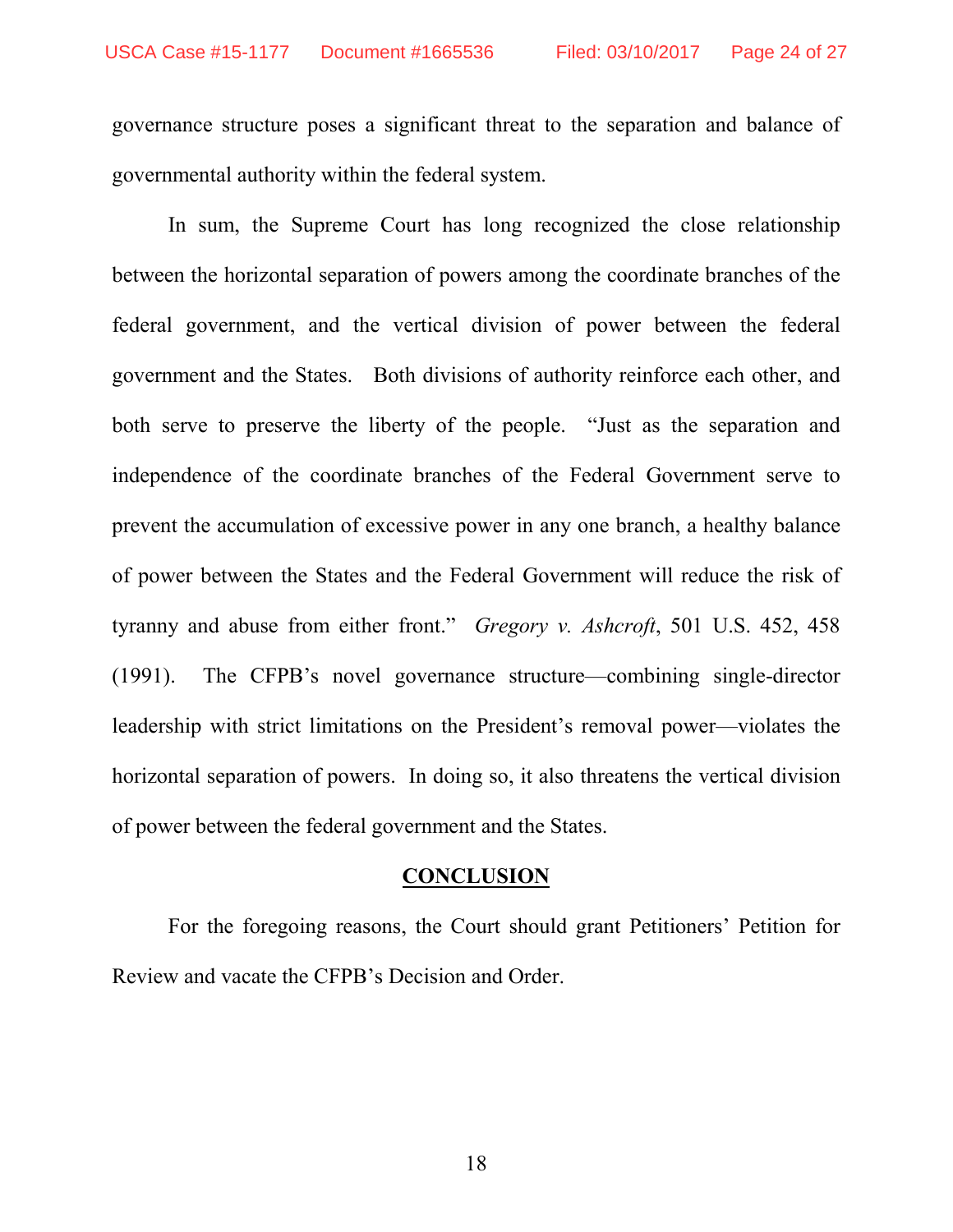STEVEN T. MARSHALL *Alabama Attorney General* 

MARK BRNOVICH *Arizona Attorney General* 

LESLIE RUTLEDGE *Arkansas Attorney General* 

CHRISTOPHER M. CARR *Georgia Attorney General* 

LAWRENCE G. WASDEN *Idaho Attorney General* 

CURTIS T. HILL, JR. *Indiana Attorney General* 

DEREK SCHMIDT *Kansas Attorney General* 

JEFF LANDRY *Louisiana Attorney General* 

ADAM PAUL LAXALT *Nevada Attorney General* 

MIKE HUNTER *Oklahoma Attorney General* 

MARTY J.JACKLEY *South Dakota Attorney General* 

KEN PAXTON *Texas Attorney General*

PATRICK MORRISEY *West Virginia Attorney General* 

BRAD D. SCHIMEL *Wisconsin Attorney General*  Respectfully submitted,

JOSHUA D. HAWLEY *Missouri Attorney General* 

*/s/ D. John Sauer*  D. JOHN SAUER *Missouri State Solicitor* MICHAEL MARTINICH-SAUTER

Missouri Attorney General's Office Supreme Court Building 207 W. High Street P.O. Box 899 Jefferson City, Missouri 65102 Telephone: (573) 751-8875 Fax: (573) 751-0774 john.sauer@ago.mo.gov

*Counsel for Amici Curiae*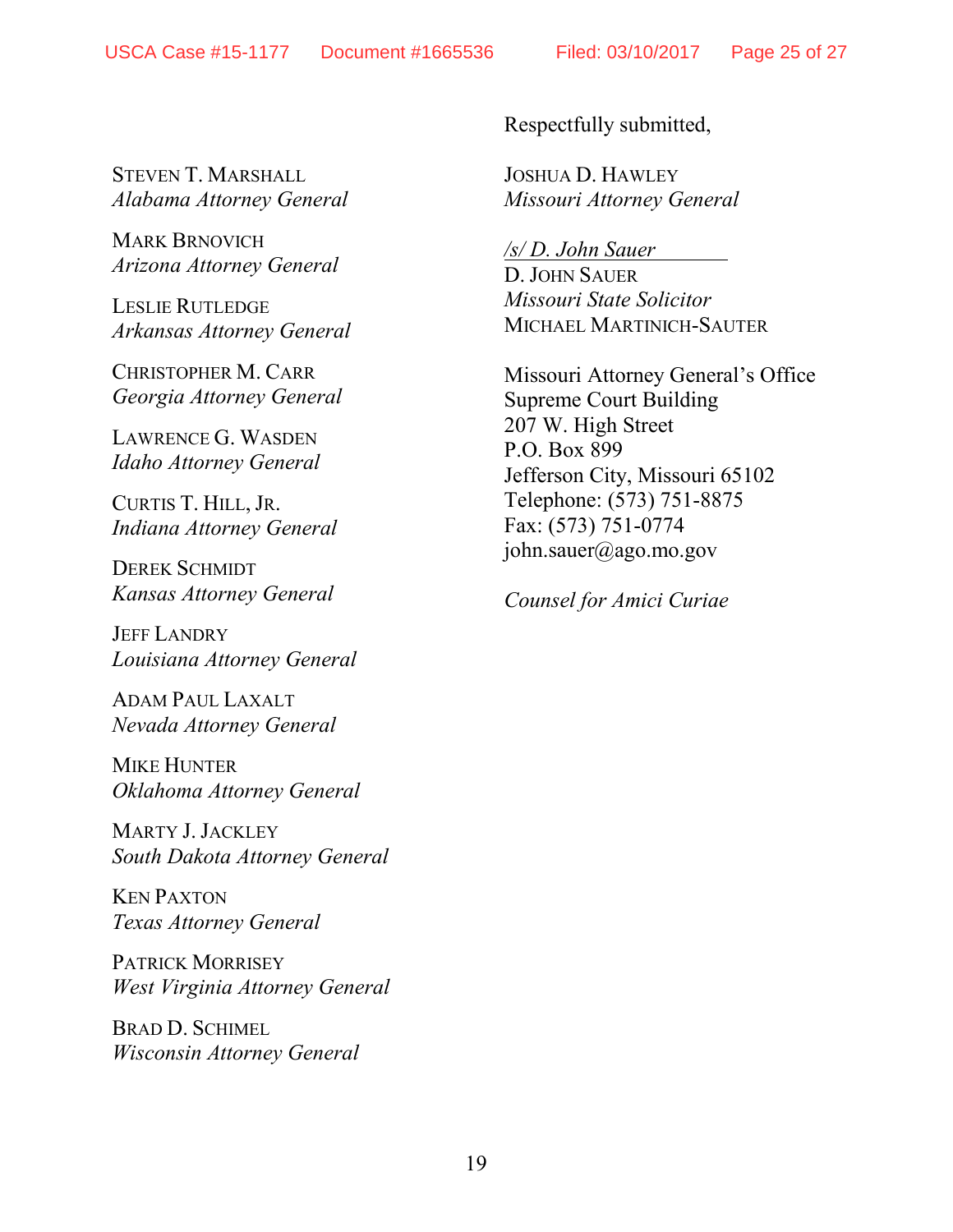## **CERTIFICATE OF COMPLIANCE**

This document complies with Fed. R. App. P.  $29(a)(5)$  and  $32(a)(7)(B)$ because, excluding the parts of the document exempted by Fed. R. App. P. 32(f), this document contains 3,854 words, as determined by the word count function of Microsoft Word.

 This document complies with the typeface requirements of Fed. R. App. P.  $32(a)(5)$  and the type-style requirements of Fed. R. App. P.  $32(a)(6)$  because this document has been prepared in a proportionally spaced typeface using Microsoft Word 2010 with 14-point Times New Roman font.

> */s/ D. John Sauer*  Attorney for *Amici Curiae* Dated: March 10, 2017